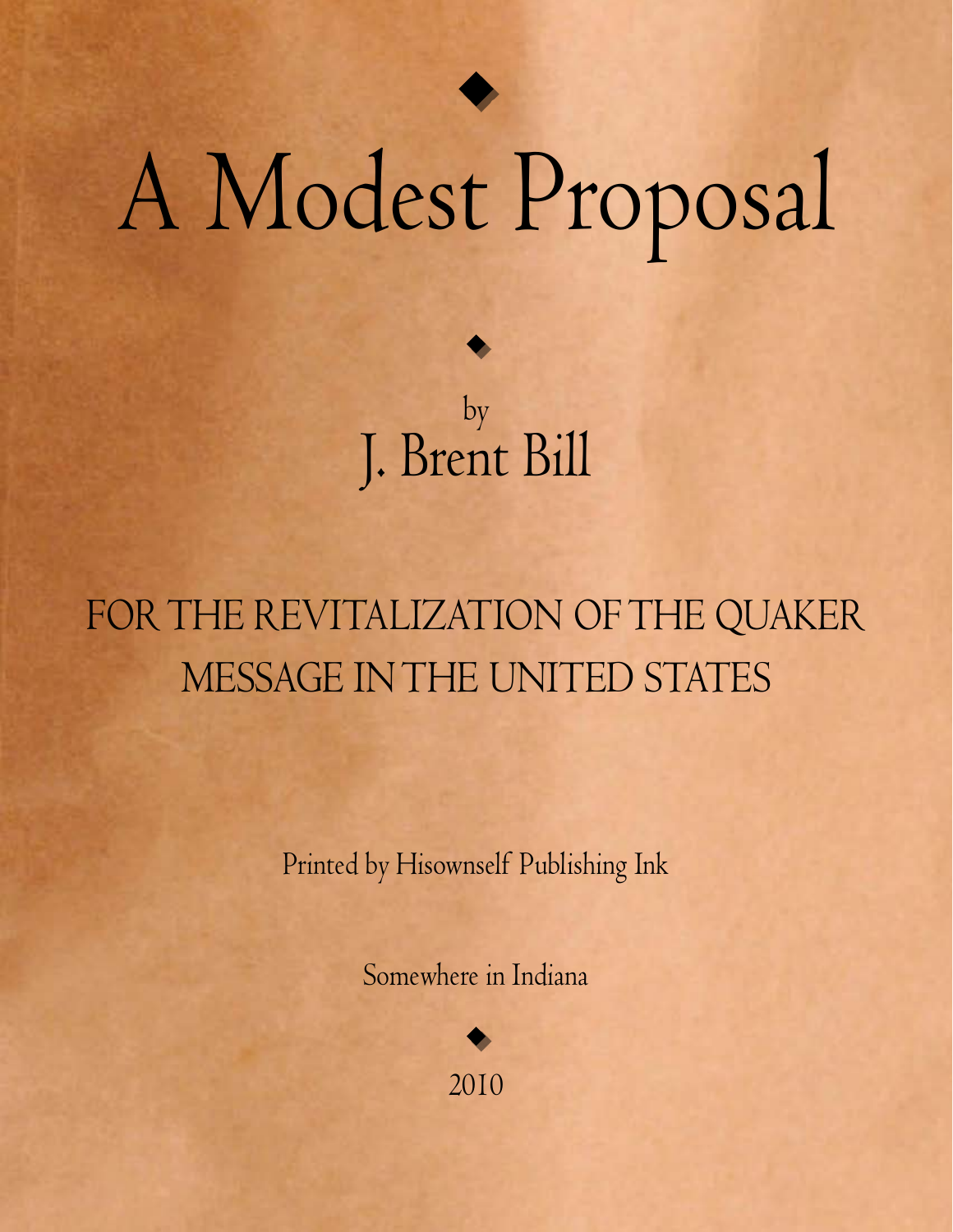

#### **Author's Note**

*A Modest Proposal* is based on a series of blogs I did in late 2010. The material in this PDF differs from the blog posts in that I have expanded the chapters to include thoughts introduced by others and my responses to them. I especially want to acknowledge, for their insightful comments and input, C. Wess Daniels, Chuck Fager, Robin Mohr, Katie Terrell, and Jeff Wolfe. Steven Dotson is the one who originally challenged me to put my thoughts in writing (following the Conference for Emerging Leaders held in September 2010). My thanks also goes to Jane Hinshaw Mastin, who took a rough Word document and turned it into this fine PDF for distribution.

Also, please note that all of the websites and pictures of videos are "hot links" (so long as you are reading this on-line) to the actual sites, so that you can view them in their original context.

— Brent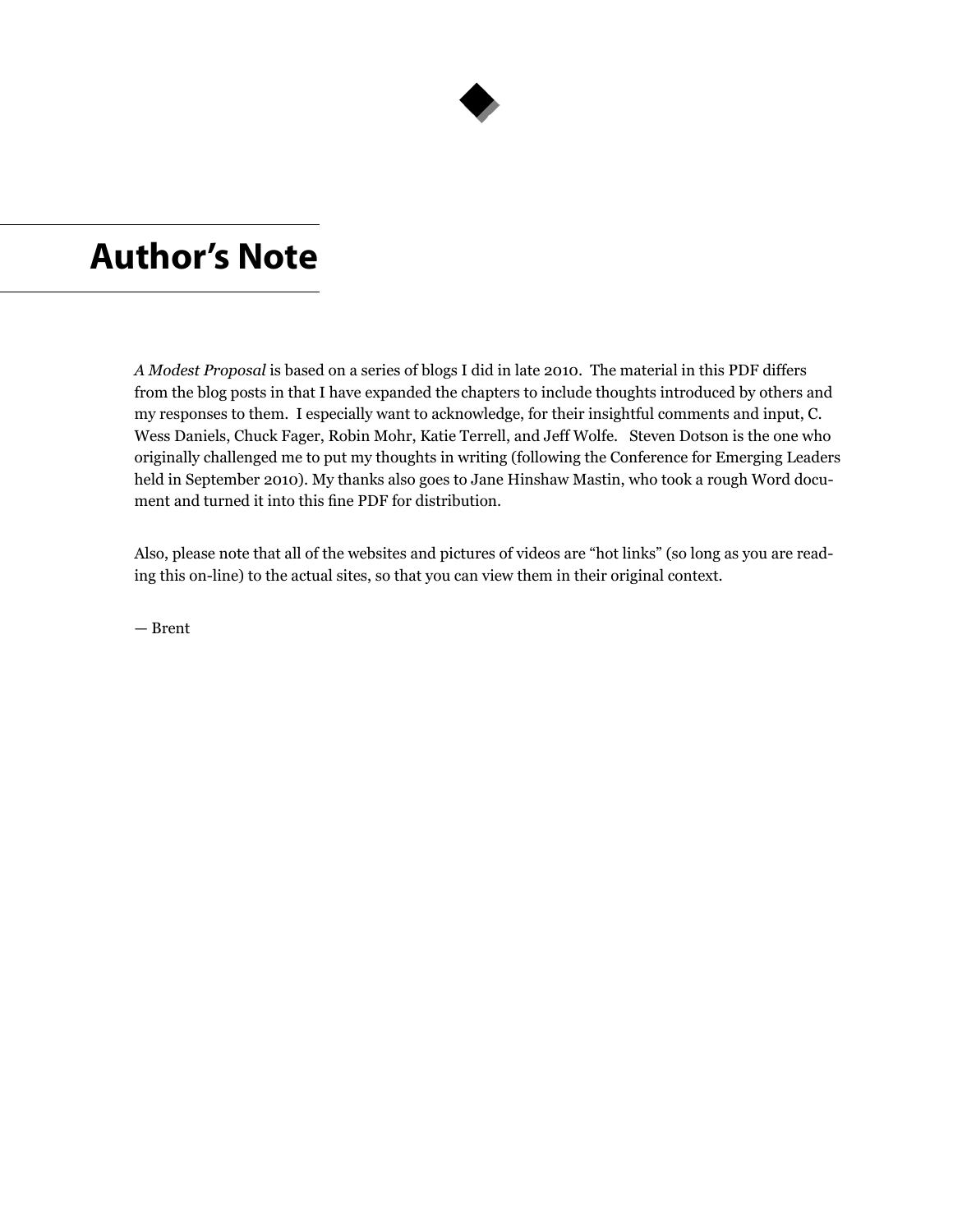

## **Contents**

| Part 1  | The Impending Death of Congregational Life<br>in the United States: Not Quite |
|---------|-------------------------------------------------------------------------------|
| Part 2  | Signs of Vitality                                                             |
| Part 3  | Getting (Not Putting) the Light Out                                           |
| Part 4  | Unprogrammed Programmed or Programmed<br>Unprogrammed?                        |
| Part 5  | Where to Sit: A Shift in Architecture                                         |
| Part 6a | The End of the Quaker Pastorate                                               |
| Part 6b | If Not Pastors, What?                                                         |
| Part 7  | Institutional Relevance: Why Do They Exist?                                   |
| Part 8  | What's in a Name?                                                             |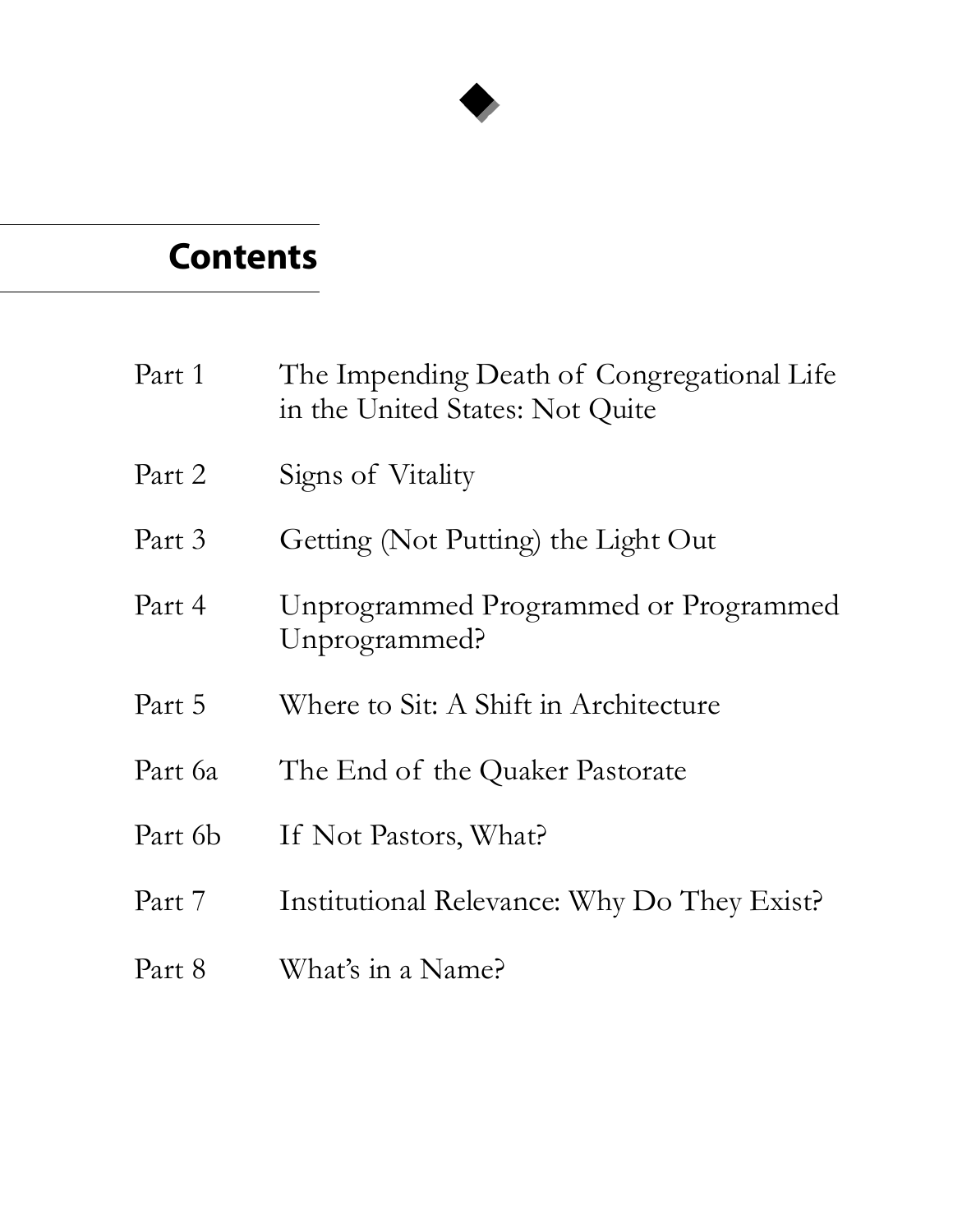#### **The Impending Death of Congregational Life in the United States: Not Quite**

Religious life in America is in decline. That's a statement I've heard repeatedly. And yet research seems to tell another tale. According to the [Association of Religion Data Archives](http://www.thearda.com/), in the past 20 years

- there are 32,000+ new congregations dotting the U.S. landscape
- there are almost 29 million new worship attendees
- identified affiliation with a recognized religious body or faith group is up  $26+%$

These statistics do not, so far as I can tell, take into account the emergent church plants, house churches, or the new monastic communities.

Then there are the Quakers. In the past 20 years:

- we've added 311 new congregations
- have lost 17,000 members
- and dropped recognized affiliation by 14%
- Friends United Meeting has dropped 15,000 members
- Evangelical Friends International has dropped 3,000 members
- Friends General Conference has grown 1,000 members

I realize that many people have the opposite impression regarding church involvement. As I noted at the beginning, the popular view is that religious life in America is in decline. As long time member of the Religious Research Association and the Society for the Scientific Study of Religion and a person who reads the reports of groups like the Association of Religious Data Archives, Maryknoll, U.S. Congregations and the like, I trust the figures that I have used. I think I am working from a position where what I have stated is more than my impression. I will be so bold as to say I find the research methods and reporting of the groups I've cited much more rigorous than some other popular "research" sites.

Yes, I am aware that there is "dishonest" reporting. But if anything, the figures I've used are probably under-reported since primarily African-American and Hispanic congregations fly under the "research radar" and so are not fully accounted for. As I also said, the research, from what I have seen, has not caught up with the new monastic movement and house churches.

The nuances of a particular denomination's (or movement's  $-$  i.e. independents) growth or decline are available on the sites I've cited.

Hmmm. All of this decline among Friends at a time when there is renewed interest in Quaker life and spirituality. This interest is shown by the number of Quaker titles on [amazon.co](http://www.amazon.com/gp/bestsellers/books/12442/ref=pd_zg_hrsr_b_1_5_last)m and their strong sales and through other things, such as Beliefnet.com's ["Belief-O-Matic](http://www.beliefnet.com/Entertainment/Quizzes/BeliefOMatic.aspx)." Thirty thousand people a day try Belief-O-Matic. An issue of *Newsweek* magazine reported that a "disproportionate number" of respondents to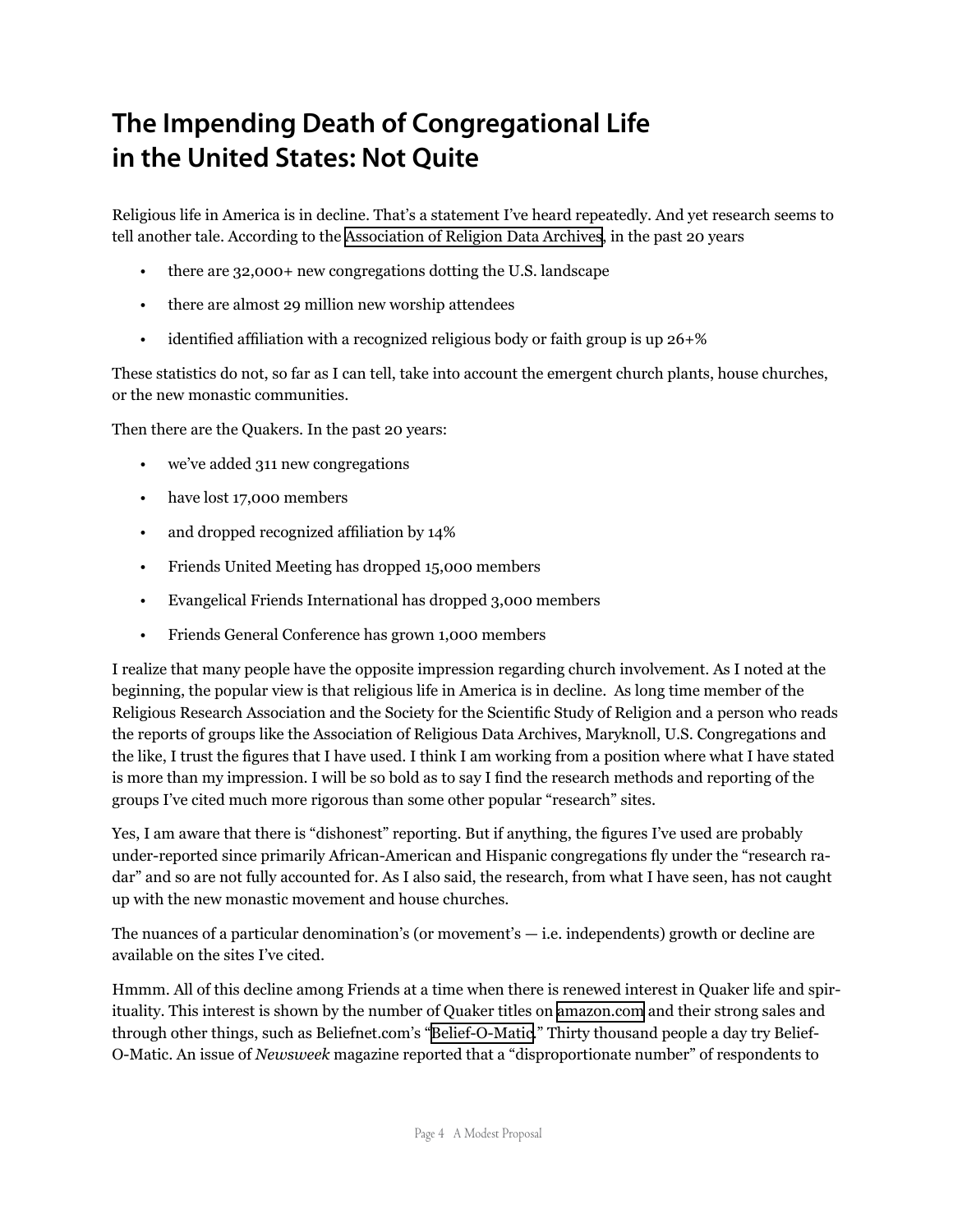the quiz identified themselves as 'liberal Quakers.'" The article notes that the page on the BeliefNet web site devoted to Quakers has become one of Beliefnet's top fifty links!

So why aren't our Meetinghouses bursting with newcomers?

One reason, in my opinion, is that many Quaker congregations (especially pastoral ones) have bought into what [U.S. Congregations](http://www.uscongregations.org/index.htm) (Friends congregations were a part of this amazing study) researchers call "Ten  $Myths'' -$ 

- 1. "Nothing ever changes here" is an accurate statement about congregational life
- 2. Congregations grow by attracting new people who are not attending religious services anywhere
- 3. Worshipers who regularly attend are almost always members of the congregation
- 4. Because worshipers are highly involved in their congregations, they spend little time being involved in their community
- 5. A typical worshiper is over 65 years of age and retired
- 6. Worship is boring.
- 7. Most worshipers attend services in small congregations
- 8. Congregations have difficulty adapting to the changing world around them because the majority of worshipers are not open to change
- 9. People under 30 do not participate in religious activities
- 10. All of today's worshipers prefer traditional hymns

(you can find out more about these myths by going to the [U.S. Congregations website at http://www.uscon](http://www.uscongregations.org/index.htm)[gregations.org](http://www.uscongregations.org/index.htm) or reading their *[A Field Guide to U.S. Congregations: Who's Going Where and Why](http://www.amazon.com/Field-Guide-U-s-Congregations-Going/dp/066423514X/ref=sr_1_1?ie=UTF8&s=books&qid=1285001654&sr=8-1-spell)*.)

Living these myths leads to a reality of lack instead of abundance and scrambling to "fix" what's wrong and to find "best practices" to remedy the deficiencies identified by the myths. Our congregations fail to see the obvious lacks (the need for hospitality, vital worship, appealing buildings, signage, community outreach) and accept the myths and then wonder why nobody "likes us."

The first part of my modest proposal is that our congregations need to look at what flourishing congregations nationally are doing well and see where their strengths converge with the findings from the research studies. The research ([U.S. Congregations, http://www.uscongregations.org](http://www.uscongregations.org/index.htm); [National Congregations Study, http://](http://www.soc.duke.edu/natcong/) [www.soc.duke.edu/natcong/](http://www.soc.duke.edu/natcong/); [Faith Communities Today, http://faithcommunitiestoday.org/](http://faithcommunitiestoday.org/); and more) tell us that congregations that are growing (and not just numerically — numerically is just one way to measure growth) have certain characteristics. A flourishing congregation:

- Provides a sense of community
- Seeks to educate attendees about faith
- Shares faith with others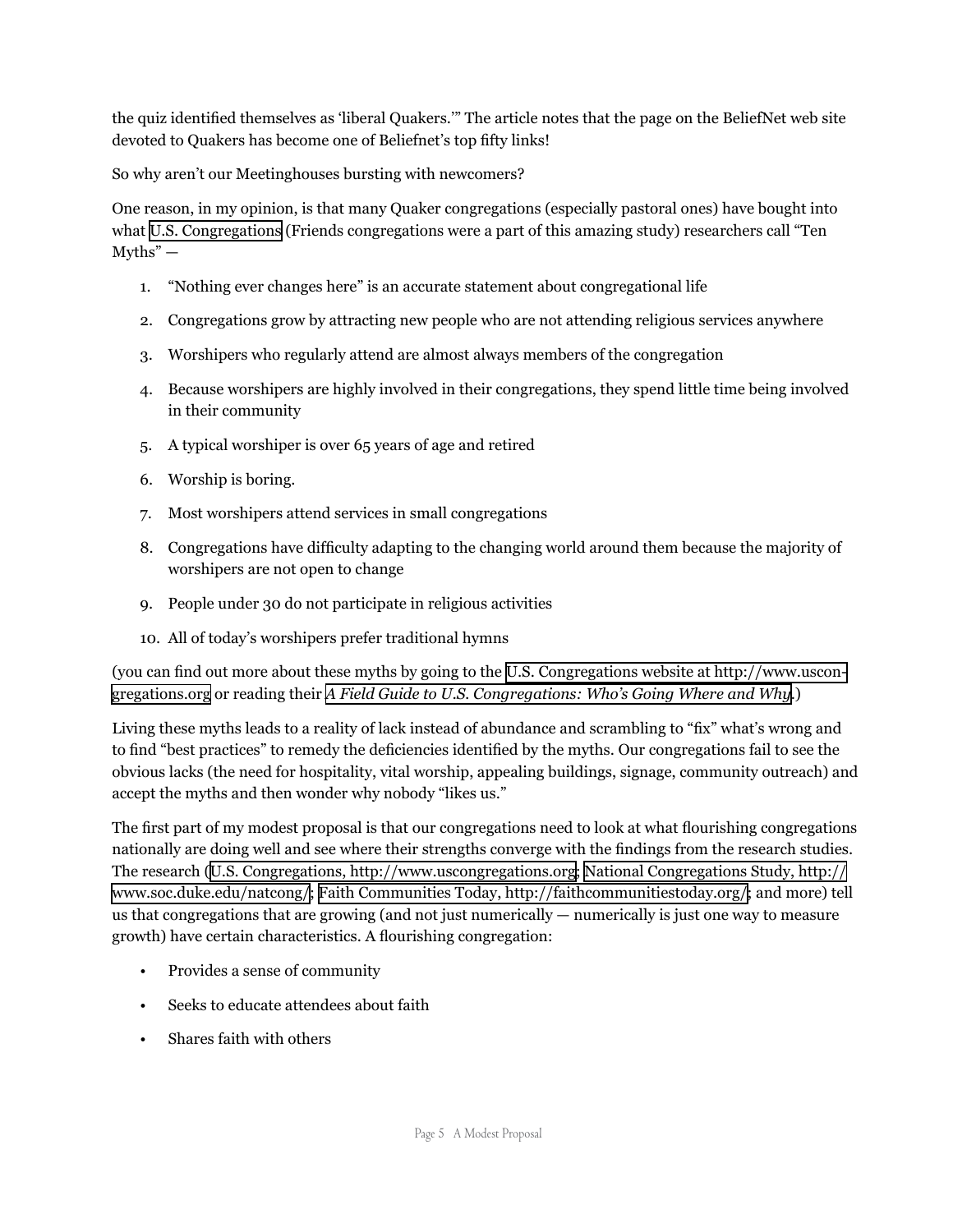- Serves others (outside the congregation)
- Conveys the sense that life has meaning

These all may seem obvious. But we Friends often do not do any sort of self-examination that looks at what we're doing well. One of the things to notice about these signs of vitality is that they have very little to do with specific "programs." They are about attitudes and how faith is lived out. They move a congregation from saying or doing such things as "If we just had someone to minister to youth and bring them in" or "Let's make worship more contemporary" to asking which of these strengths do we already have and how can we build on them? Perhaps if the strength were turned into queries, we could look at them more intentionally: So here goes:

- How can we provide a deeper sense of community?
- How can we educate attendees (no matter their age) about Quaker faith and life?
- How can we share Friends' faith with those who do not currently attend but are looking for what we have to offer?
- How can we serve others (i.e., our community) in addition to ourselves and Friends institutions?
- How do we show that life and faith have intertwined meaning?

I would also propose that our Meetings stop and take time to answer the following query:

What is God calling us to do with these people in this place at this time?

- These People!
- This place!
- This time!

It is important to note that what I've said so far about growth is NOT predicated on some hope to save institutions or jobs. I think that will be clear when I get to the meatier proposals that I will make. Those come later. These opening chapters lay the framework for the "modest proposal" that is to come. This framework contains further information from the research I've been privy to over the past ten years.

After this framework come the more substantial modest proposals — proposals that deal with worship style, leadership, architecture, outreach, institutions, and more.

They are applicable whether one thinks that the state of American religious life is growing or declining.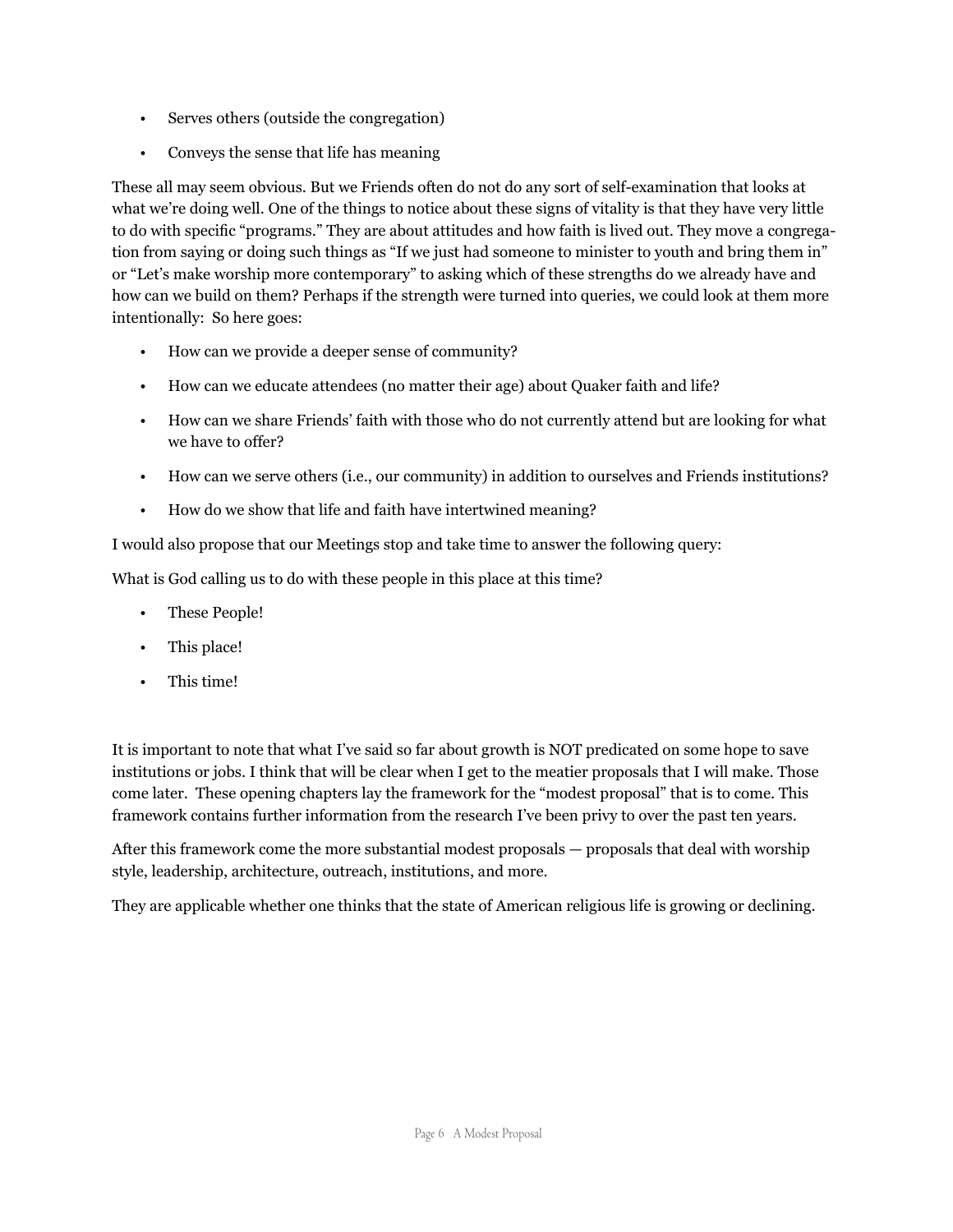## **Signs of Vitality**

While it may seem that I am being a bit research heavy in these early sections, the research leads to a point. That point is to make decisions and/or proposals from a basis more solid than hunches or impressions. It is statistically significant to see what 350,000 congregational members (including Friends) have to say about their congregations' strengths and weaknesses ([U.S. Congregations http://www.uscongrega](http://www.uscongregations.org/index.htm)[tions.org](http://www.uscongregations.org/index.htm)). And that's just one example.

The research shows that vital congregations across denominational/faith lines share certain characteristics.

- Vital congregations help people grow spiritually. They focus on the long-term development of the ministry of the entire congregation (spiritual development and providing ministry opportunities).
- Vital congregations encourage participation. They move people into meaningful ministry roles. They ask attendees what they feel passionate about and what they see as their ministry. They identify what types of new people the congregation attracts (e.g., returnees, switchers). They ask new people what made the congregation attractive to them. They create small group experiences, such as prayer or study groups.
- Vital congregations offer meaningful worship experiences. They evaluate current worship service for vitality and involvement (by all age groups).
- Vital congregations welcome new people. They increase the visibility of the congregation in the community (e.g., Web site, Twitter, paid newspaper and telephone book ads, good outdoor signage, participation in community events). They encourage members to invite others and give them the tools to invite effectively (e.g. Bring a Friend Sundays, special events). They identify and make personal and telephone follow-up contact with all visitors, especially first time worship visitors. They offer a group for new attendees.
- Vital congregations commit to a positive future. They identify congregational strengths and ask how the congregation can optimize and leverage these strengths. They evaluate the congregation's current organization and committee structure and then minimize the number of maintenance committees. They create ministry teams (worship, education, outreach) instead of standing committees.

The second part of my modest proposal is for our congregations to look at these characteristics and ac-

tions and ask "Which of these is an accurate representation of our congregation?" "Are we doing things that commit to a positive future, provide meaningful worship for all ages, welcome new people, etc?

Or do we behave more like the people in this video parable?

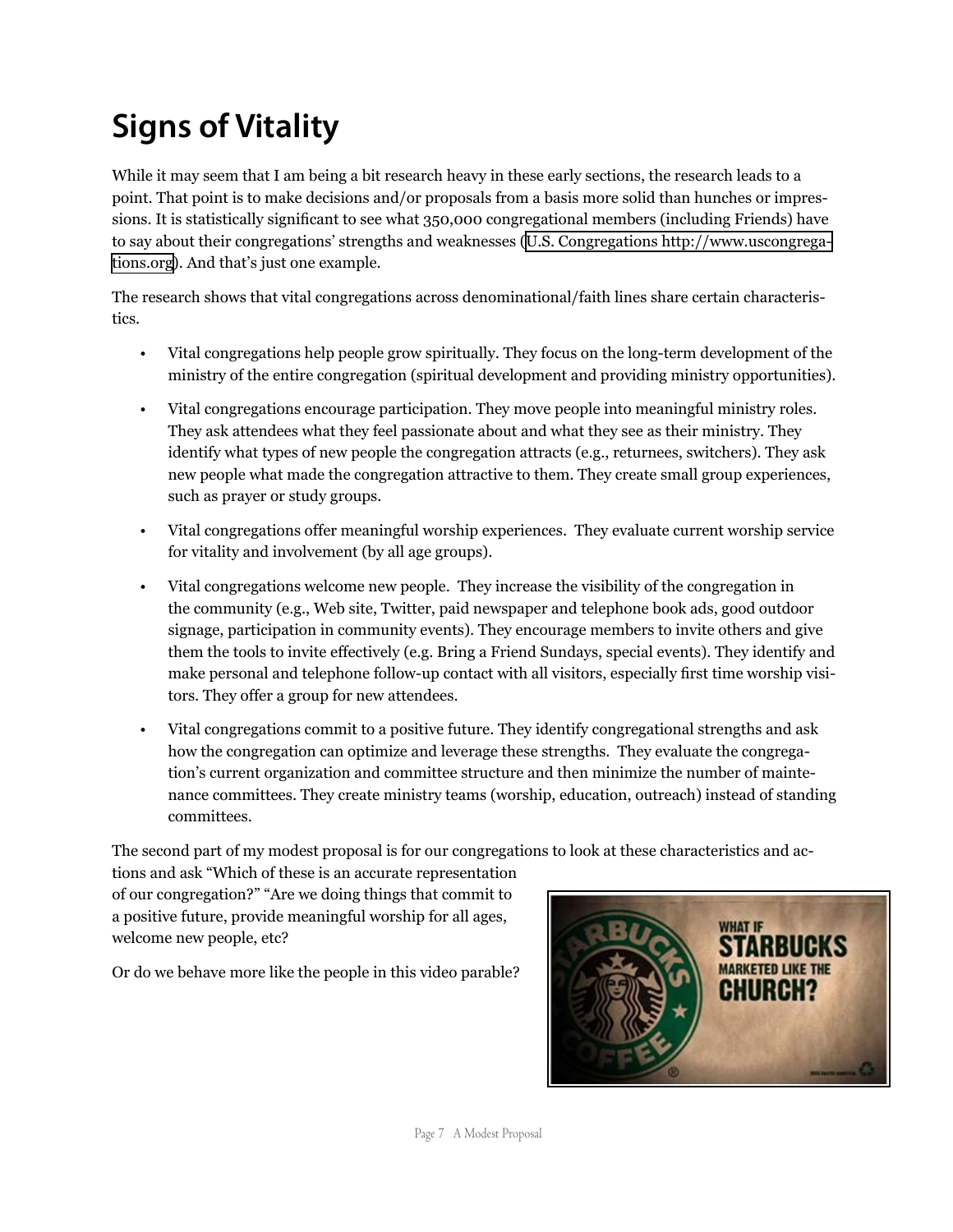So again some congregational queries:

- Who are we?
- Why do we exist  $-$  what's our mission?
- What is God calling us to be and do?
- Do we welcome others?
- How do we relate to our community?
- How do we adapt to change?

These are queries an entire congregation should work on — not just a committee or some named congregational leaders (i.e., a pastor. And please note, I think this is the first time I've used the word/role "pastor" up until now while writing on this topic). There are a variety of ways that this can be done. I recommend ["World Cafe'" \(http://www.theworldcafe.com/\)](http://www.theworldcafe.com/) — it is very participatory and so fits well with Friends' process.

As one of the readers of the blog post where this chapter originally appeared noted, what I said above involves "we." Personal autonomy seems to rule today in life and at church – and in the Society of Friends. The reader asked, "Will I let go of my point of view if the congregation is in a different place?"

Perhaps then, one of the key roles of a congregational leader is to foster places/opportunities to explore "we-ness" — and to participate in it. We need to find ways to foster communal thinking and life. Perhaps Dietrich Bonheoffer's Life Together: The Classic Exploration of Faith in Community could be used as a study guide.

After all, if there is no "we," then why do we need a congregation? Hmmm…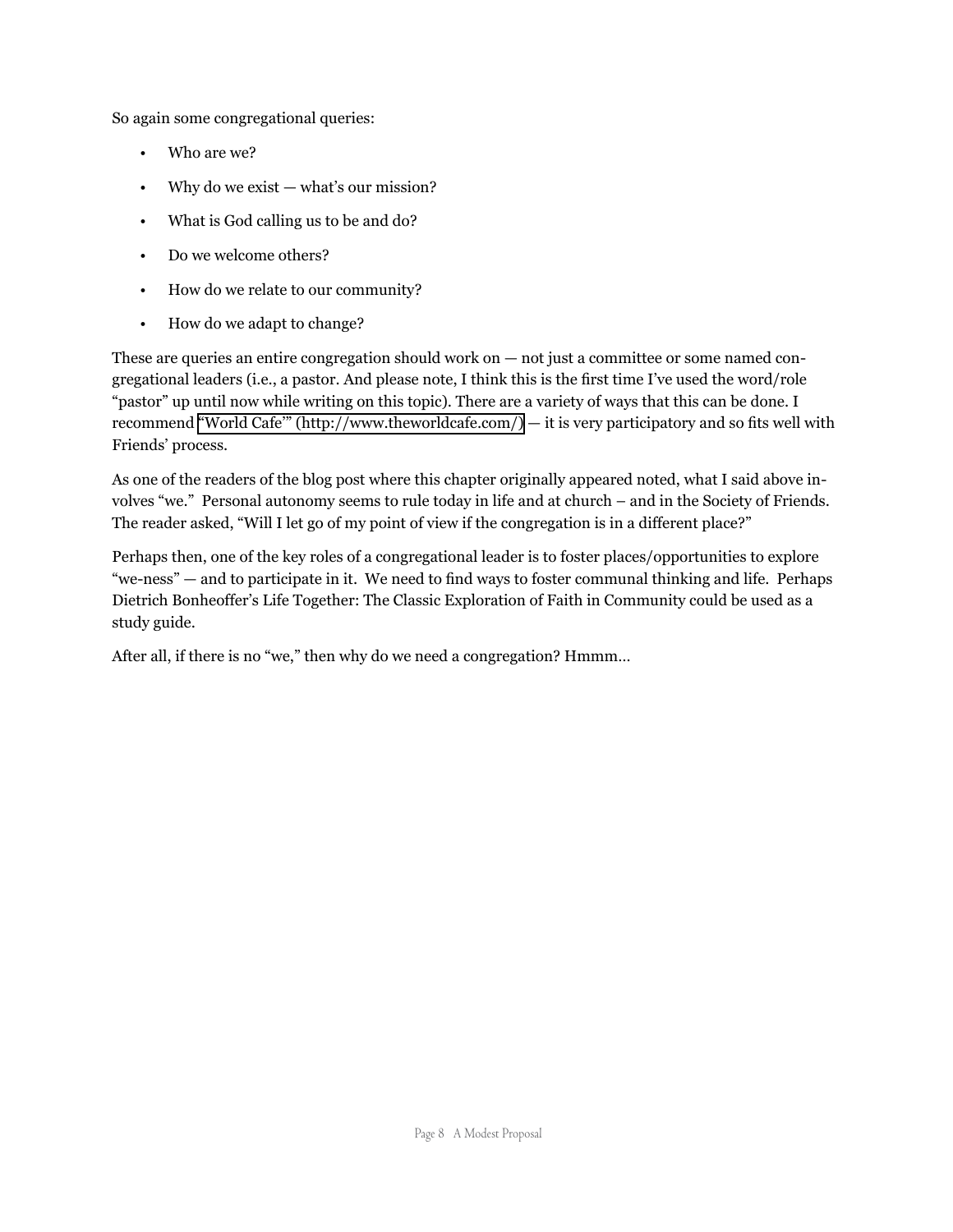## **Getting (Not Putting) The Light Out**

This is the last of the research oriented pieces of my "modest proposal." Next I will move into my proposed action steps related directly to the Revitalization of the Quaker Message in the United States. But first, a bit more from the various congregational studies — both to inform and dispel a few other myths.

Another one of the things I hear posited as "conventional wisdom" is that only Evangelical and theologically conservative churches are growing. So what role does theology play in numerical growth?

- There is very little relationship between growth and theological orientation
- Highest growth is predominantly conservative congregations (38%) and liberal congregations (39%)
- Among Evangelical denominations it is the less conservative churches that are most likely to grow (30%)
- Growth is lowest among congregations in the middle (27%)

That's not to say theology is irrelevant. Of course it's not. But a congregation's theology does not seem to be the prime indicator of whether it will grow or not. So if theology (conservative vs liberal vs whatever) isn't the factor, what is? The answer is — a clear sense of mission.

- More important than theological orientation is the religious character of the congregation and clarity of mission and purpose
- Growing congregations are clear about why they exist
- They grow because they understand their reason for being and they make sure they do the things that are essential to their life as a religious organization

That last point leads to an obvious further question — what is essential? The research says:

- Essential to the mission is to create a community where people encounter God
- Congregations that involved children in worship were more likely to experience significant growth. Congregations that did not were much more likely to experience decline

There is a strong relationship between growth and the sense that the congregation is spiritually vital and alive. And that it is welcoming and hospitable.

- Congregations that grow do more than say they are welcoming and hospitable. They live hospitality and welcoming out in very intentional ways.
- They engage in a variety of recruitment-related activities (special events, community gatherings, bring a friend Sundays, etc)
- Attendees tell others about their congregation
- They make themselves more visible through various forms of advertising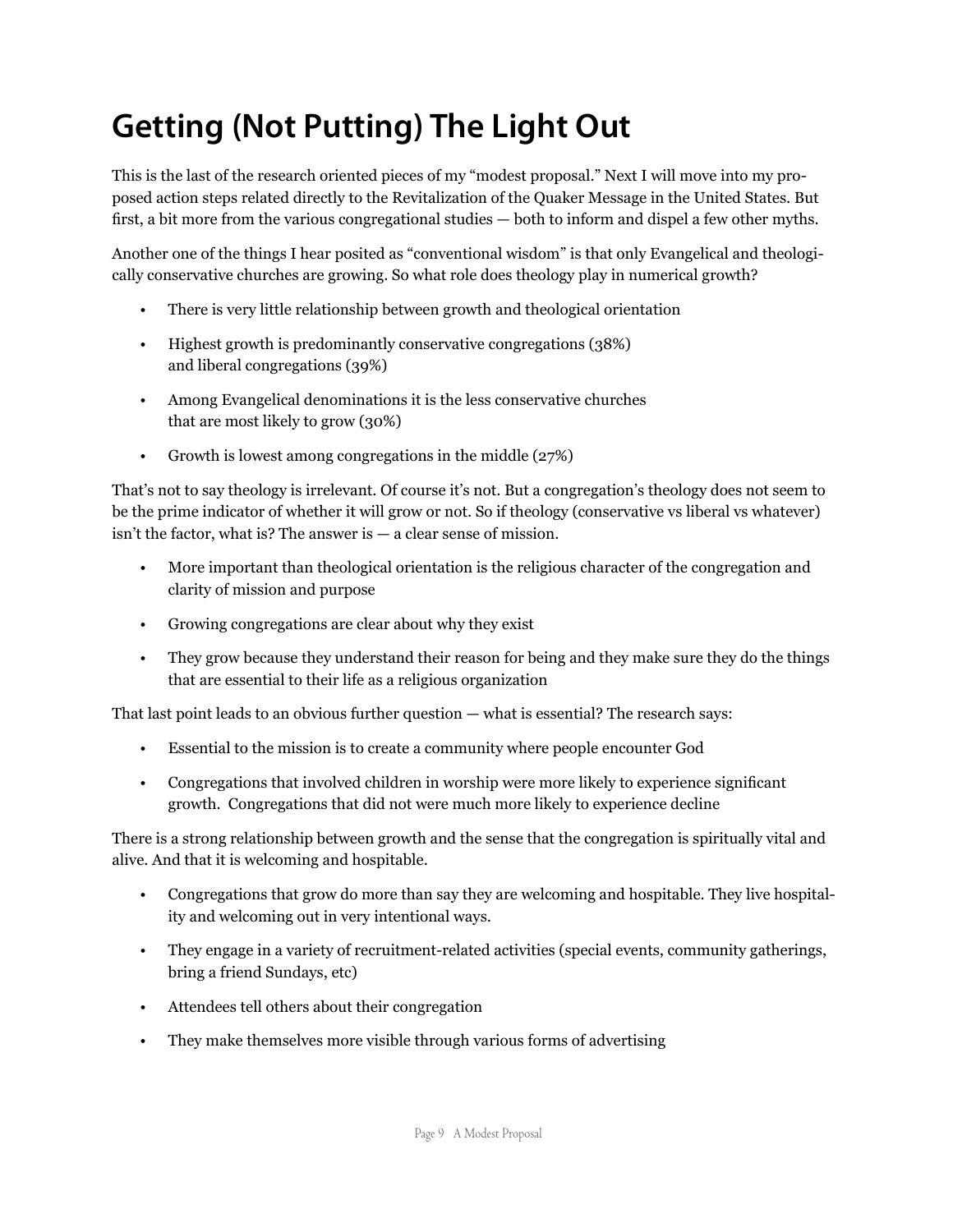There is one programmatic activity that is most strongly related to growth — establishing or maintaining a web site for the congregation Congregations that have started or maintained a web site in the past year are most likely to grow.

This last piece, and moving beyond it into using social networking, is crucial. Social networking is not a fad or only for the young. Indeed, the fastest growing segment on Facebook is 55-65 year old females.

So the third part of this modest proposal is to learn to be more mission-centric and people oriented. Why are we here and how do we let know others that we'd be happy to have them join with us? In a word, we need to think like a missional church.

Below is a list of some of the resources I've used in helping me prepare these opening chapters. It includes some sites about the missional church movement.

#### Resources

- [The ARDA](http://www.thearda.com/) http://www.thearda.com/
- [U.S. Congregations](http://www.uscongregations.org/index.htm)  http://www.uscongregations.org
- [Insights into Religion](http://religioninsights.org/) http://religioninsights.org/
- [Synagogue3000](http://www.synagogue3000.org/)  http://www.synagogue3000.org/ Especially check out the material on "Next Dor"
- [Shapevine](http://shapevine.com/)  http://shapevine.com/
- [Leadership Networ](http://www.leadnet.org/)k http://leadnet.org/
- [Roxburgh](http://roxburghmissionalnet.com/)  http://roxburghmissionalnet.com/



| You Tube |                                                                |                 | Dearch  | <b>Browse 7 Upload</b> |
|----------|----------------------------------------------------------------|-----------------|---------|------------------------|
|          | The Missional Church simple<br>jeffmagu (m) 6 videos Subscribe |                 |         |                        |
|          |                                                                |                 |         |                        |
|          |                                                                | THE             | CHURCH: |                        |
|          |                                                                | <b>ISSIONAL</b> |         |                        |
|          |                                                                |                 |         |                        |
|          | $ b  = 46.7$ and 2m                                            |                 |         | <b>STEEL 21 22 23</b>  |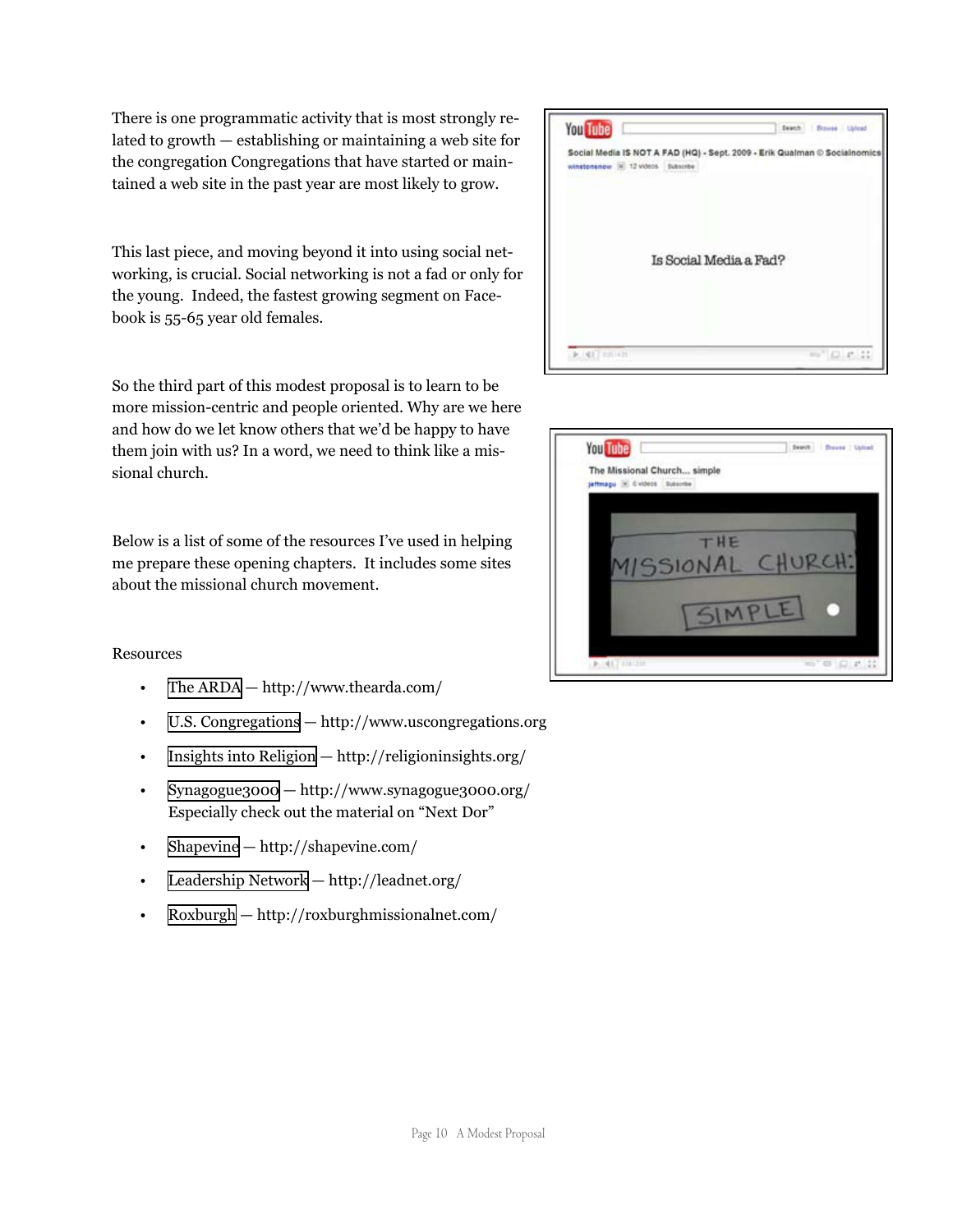#### **Unprogrammed Programmed or Programmed Unprogrammed?**

*"Have you anything to declare?' is a vital challenge to which every one of us is personally called to respond and is also a challenge that every meeting should consider of primary importance. it should lead us to define, with such clarity as we can reach, precisely what it is the Friends of this generation have to say that is not, as we believe, being said effectively by others. What, indeed, have we to declare to this generation that is of sufficient importance to justify our separate existence as part of the Christian fellowship?"* — Edgar Dunstan

"What, indeed, have we to declare...?"

I believe that what we have to declare begins with worship. Indeed, as Britain Yearly Meeting's Faith and Practice says, "Worship is at the heart of Quaker experience. For God is met in the gathered meeting and through the Spirit leads us into ways of life and understandings of truth ..." — Quaker faith & practice: The book of Christian discipline of the Yearly Meeting of the Religious Society of Friends (Quakers) in Britain

Okay, so far you may be thinking, all Christian groups say that worship is central. So what's different enough to justify our separate existence (in Dunstan's words)?

Hmmm. Perhaps it's not what is different enough just now — but what should be.

I think Quakerism has one of the most winsome invitations ever to offer to people. The heart of Quaker worship is gathering to meet God. The distinctive of the Quaker message of worship is that we are not inviting you to come hear a specialist speak about God, another person read a book about God, others sing some songs about God, but rather to come and experience God. We come to meet God. To encounter the Divine. Not just to be told about the Divine through story, sermon, song, and silence, but to actually gaze into the face of our loving God and listen for God's words to our souls. Could there be a better invitation than that?

That's what worship should be — about participatory listening to/for God. That would be distinctive from the Catholic tradition or the Methodists or the mega-church. I am not saying anything is wrong with the Catholics, Methodists, mega-churches, et al. All I am saying is that we Friends are not called to be or act exactly like them. We have a distinct form of worship to offer and a unique call from God to fulfill.

I fear(and confess to having participated in) though, that we are maintaining a Quaker worship pattern among programmed traditions (I will speak about unprogrammed later)that leads to a worship service (I use the phrase worship service intentionally) that is a pale imitation of other Protestant traditions. The service is outlined in a bulletin and is centered, like a Protestant service, primarily on the sermon — the proclamation of the Word.

Now this is fine, I suppose, but is it enough, in Dunstan's words to "...justify our separate existence..."? Drop the name Friends from the front of the building and maybe it is.

But I don't think so. I think all this bulletin making and worship planning takes us away from the central call of Friends to invite others to come and hear that Voice that will say to them "There is one, even Christ Jesus, that can speak to thy condition..." When they hear that, their hearts and souls will leap for joy.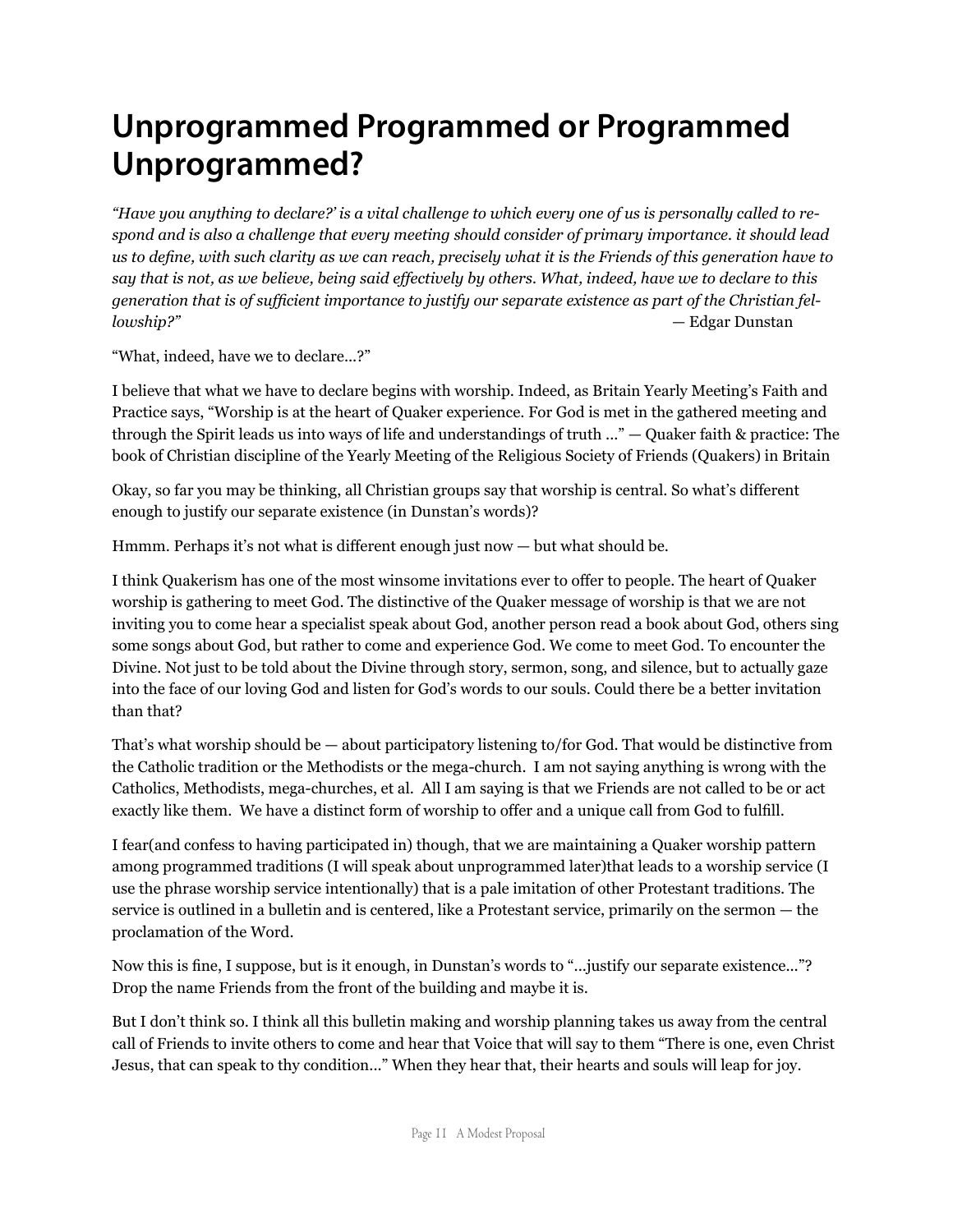So part four of my modest proposal is to scrap the bulletin and the worship planning. Ditch them completely. And trust the Spirit to lead worship. If George Fox was right (and all the various branches of the Quaker tree claim him) then Christ is our present teacher. Let's let Him teach. "Let us let go and let God" as my Evangelical Friends pastor J. Earl Geil often said in many of the sermons I heard as a teen (about the only thing I remember specifically, him saying).

Let Jesus lead worship.

#### Dare we?

Now, for the programmed folk who (like me) enjoy singing, hearing a choir, a sermon, etc, notice that I have not said to scrap those things. I am saying to scrap the programming part. Instead of fitting holy silence in, use it as the basis for worship. Then trust God to lead the choir to stand and share musically. And move the pastor to give a prepared sermon. And for someone (even a kid!) to suggest singing a hymn. And for a time of prayer for those in need. And times of vocal ministry from the various folks whom God has gathered that particular day.

Have hymn or song books in the pews/benches — along with Bibles. And, instead of a bulletin with an outlined program, have one that contains a brief description of what Quaker worship is and how it will be planned by God, which may make it look unplanned to us. Until the Spirit brings it together.

That would be the kind of Meeting for Worship that would justify our separate existence! It would be experiential, spiritually experimental, and Spirit-led.

That would mean we would serve as a place where we invite people to encounter God and other like-hearted people. People searching for the sacred. Some having found more than others, some of us just learning the way or beginning to think about the Divine seriously.

I say like-hearted and not like-minded. We don't all have to think alike. Sometimes I'm of two minds about things all on my own!

Programmed and semi-programmed Friends need to quit planning a worship service and eliminate the play-by-play bulletin. Instead we need to learn to trust God to lead the worship.

To unprogrammed Friends, I say, "Don't gloat." Yes, you may not have to discard some of the obvious trappings that we programmed folks do, but there are some that, while perhaps more subtle, are just as inhibiting.

One thing that can be inhibiting is the idea that the silence is sacrosanct to the point where we worship silence not worship in the silence. Unprogrammed Friends need to create a sense of hospitality in the silence and a feeling that "anything, God willing, can happen." Including — gasp — congregational singing in worship. Yes, that's theoretically possible, but how often does it happen? And are there items there to encourage it — songbooks on the benches instead of a table in the corner? Bibles on the benches? Encouragement from the clerk that all  $-$  young and old  $-$  are invited to speak the words God brings to them.

I am not at all as certain that waiting worship as practiced among some Friends is any more conducive or inhibiting that programmed worship is. I think it can be just as deadly. Especially if we take silence to be the norm instead of the medium through which we experience God. Singing and other worshipful activities can lead us into the presence — in the same way that the procession, et al in the Catholic church do ... preparing us for a deep experience of the Real Presence.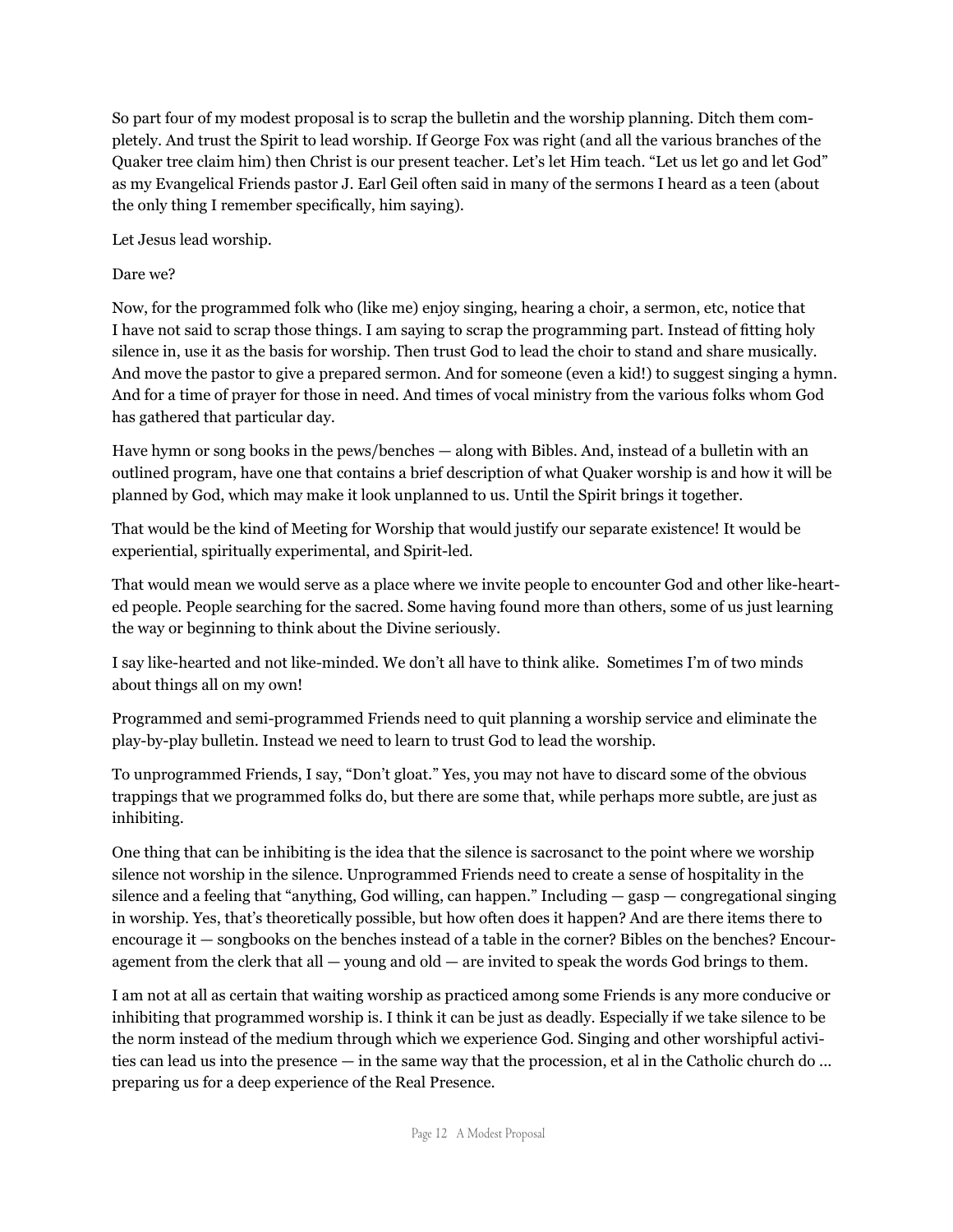Indeed, I maintain, based on my experience of unprogrammed worship (which is not a slim as some folks might think for a fellow who grew up a "pastorized" Friend) is that it can be, in its worst form, as rigidly programmed as a programmed meeting. The order of service is just implied and/or understood by the insiders. And any outsiders or visitors keep to their benches because they are afraid of making any kind of Friendly faux pas — like kneeling or standing at the wrong time in a Catholic mass.

I think that moving to an unprogrammed programmed (sounds like an oxymoron doesn't it?) would be a real challenge for many meetings/churches. Hence the satirical title — a "modest" proposal. It would call many congregations to a completely new way of thinking about worship — why we do and how we do it. This is a discussion that would be valuable just for having it.

Something this substantial cannot be driven by one person or small group either. It has to be arrived at by a sense of the meeting. If presented as a way to be faithful to the call that God has given us to be Friends and attract others who long to hear the voice of the Spirit, then it has potential for excitement and renewal. Again, not necessarily of instituional Quakerism, but of the sharing of our message.

For some of the folks, who are fearful of change but also fearful of decline (and see the eventual closing the doors), I suppose it could be positioned as "what have we got to lose?" Which is an ironic question to me — what have we got to lose by being obedient to the Spirit? Everything and nothing, I think is the answer to that.

There are ways to involve kids in worship, too — to help them sense the Spirit moving. It may be as simple as asking them, as a family prepares for Meeting, if they have a song they'd like to sing in worship, or a Bible story they like, or something special that happened to them. And then encourage them to "listen" with their hearts for the right time to share that. Tell them that God will let them know "when." A practical listening for God.

My proposal in changing worship especially is not geared toward making it more interesting for those attending. It's to make those attending more prepared and/or ready to encounter the Divine. It's to make it more participatory — so that we see that we are each responsible for Meeting for Worship. That when we all come prepared to participate, we are all blessed in amazing and maybe even unexpected ways.

Friend Thomas Green said, "Worship is essentially an act of adoration, adoration of the one true God in whom we live and move and have our being. Forgetting our little selves, our petty ambitions, our puny triumphs, our foolish cares and fretful anxieties, we reach out towards the beauty and majesty of God. The religious life is not a dull, grim drive towards moral virtues, but a response to a vision of greatness."

Our worship must facilitate this response to a vision of greatness and invite people into experiencing the presence of God. So, humbly (and I mean that sincerely) let's let go and let God lead worship.

Bye-bye bulletin.

So long planned worship service.

Hello fresh movements of the Spirit.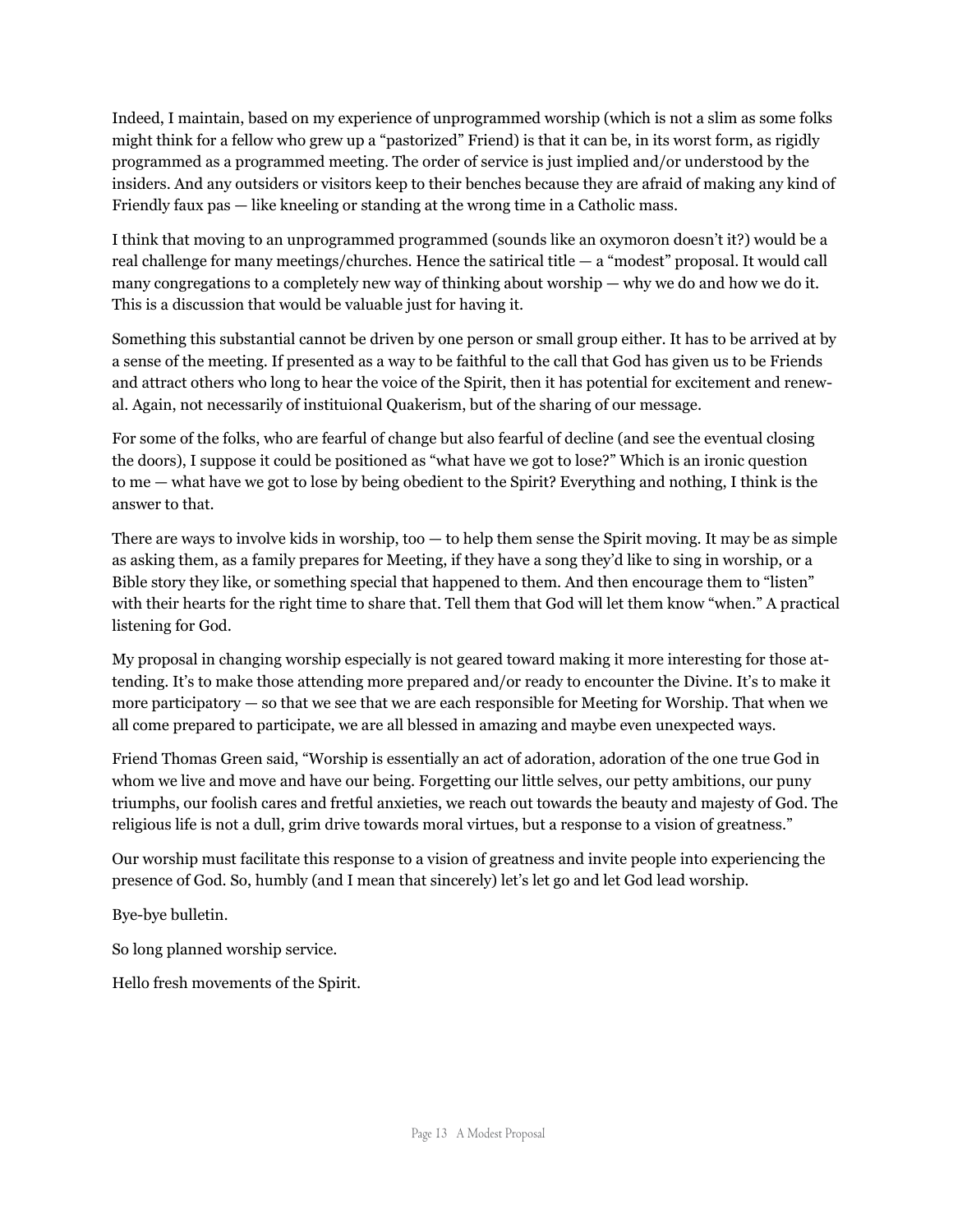### **Where to Sit: A Shift in Architecture**

From our beginnings, we Friends have held that one place is no more sacred than any other — all places are fit for the worship of God. Early on we established a sort of generic Meetinghouse look — free from the ornamentation and classic cross arrangement of most Christian churches.

This architecture stayed consistent among Friends (regardless of persuasion) until the rise of the pastoral movement. Then the buildings of Friends churches (primarily) began to resemble other church buildings of the time they were constructed. For example, I've been in Friends churches constructed in the late 19th and early 20th century and they look a lot like the Methodist, Lutheran, Presbyterian, et al churches built in that era -- often following the Akron plan (the name came from the First Methodist Episcopal Church of Akron, Ohio) which was based on increasing Sunday school attendance. Some even have a modified bell tower -- sans the bell, of course!

This trend continued. The congregation I grew up in (Highland Avenue Friends) moved from a building that was a modified Akron plan building into a modern, straight lined building with Sunday school wings growing off each side of the sanctuary. Yes, we used the the word sanctuary. About the only thing that differentiated the Westgate Friends Church building from the Lutheran, Wesleyan, Nazarene, Evangelical United Brethren and other church buildings of the 50s and 60s was the lack of a cross hanging on the back wall behind the pulpit.

Even old Friends buildings were modified to fit the pastoral system. Benches were removed and pews brought in. Organs and pianos and pulpits were installed on a raised platform at one end. So now many,

if not most, Friends church buildings (speaking primarily of programmed meetings) look something like this —

Which is fine, I think, for most preachingcentric or rite-centric faith groups. If the proclamation of the Word is the primary purpose of a faith group, then naturally the congregation should face the place where that Word is going to be preached. Also, if the acts of taking communion or baptism are central expressions of the faith, then it makes sense to be looking at the altar where the Host is consecrated or the font or pool where baptisms take place.



First Friends of Podunkville

But it really doesn't fit what Quaker worship

should be about — welcoming the presence of Christ in our midst. The very nature of this seating arrangement puts the focus on people and performance — not on God. We, who worship in such a setting, then look through our fellow worshippers (or the back of their heads) to a preacher, a worship leader, a choir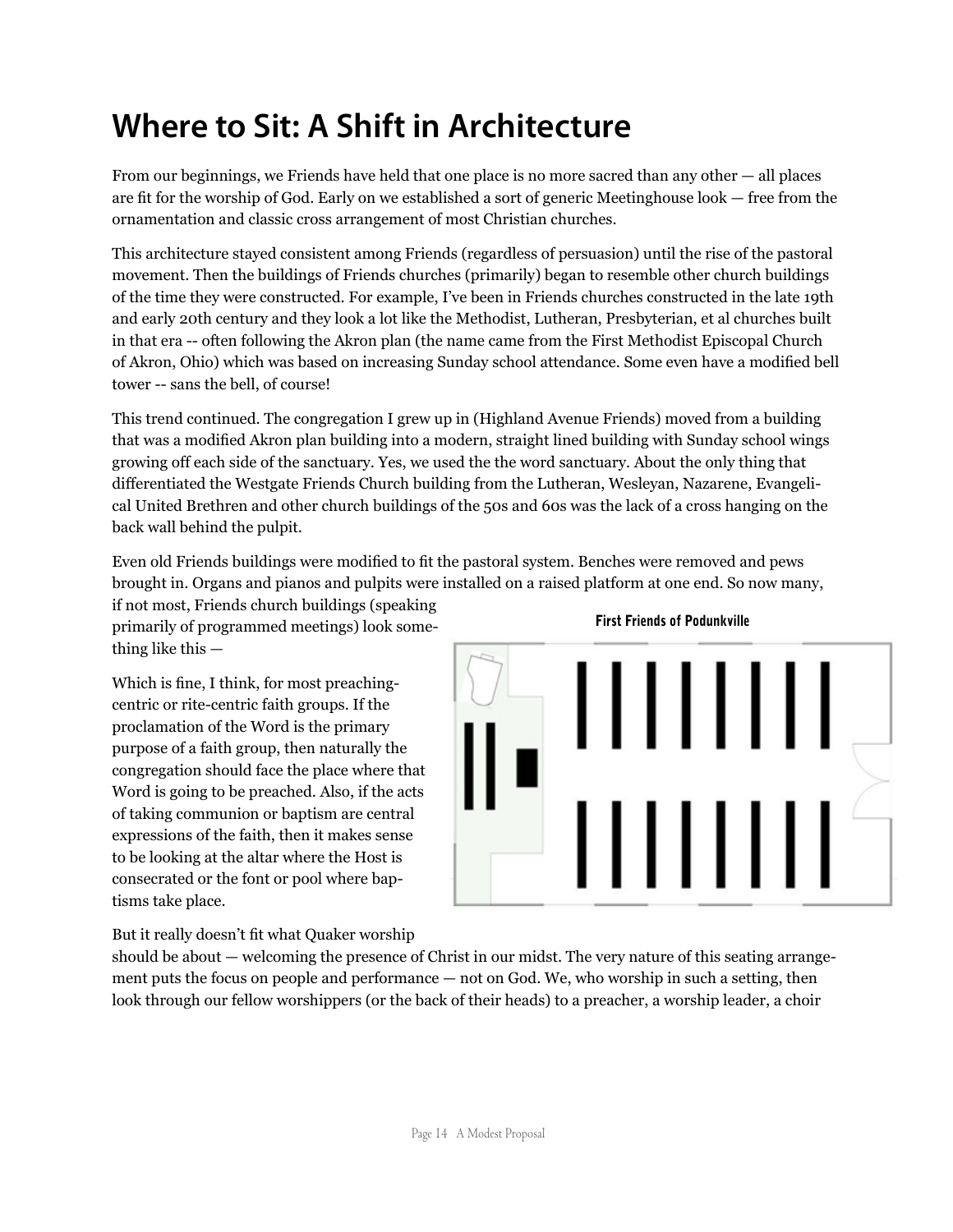to take us through the parts of worship in the same we sit in an auditorium to watch a play. We, except for congregational singing, mostly observe. We sit and watch others.

So part five of my modest proposal is that we scrap that seating arrangement in favor of something like this —

There are three reasons for this alteration. One is so that our view changes from looking at a particular place from which we expect ministry to a view that allows ministry to come from anywhere in the room — which would also imply "from anyone" in the room. It moves us from an expectation that others will do worship while we watch to watching for where the Spirit is moving (both externally — in the room — and internally — in our souls).

The second reason is that it acoustically makes sense for Quakers. Sitting in pews that face one



#### First Friends of Podunkville

direction does not make it easy to hear the vocal ministry that arises from the people seated in those pews. Yes, some congregations have ushers who rush a microphone to a person who stands to minister, but that seems to me to be almost an act of sabotage to the holiness of that moment. It breaks holy stillness to have someone hurrying to bring a microphone to a speaker. When we sit facing each other then we can hear each other. We are not scattered all around the room looking away from each other.

The third reason is that we actually will behold our fellow worshippers and not just gaze at the backs of their heads. We will see the faces of those God has gathered that day. We will see the joy, the sorrow, the expectation, and all the other emotions that are writ large on our visages. As we see the gathered community, we can be moved to pray for them, care for them, love them.

As with ditching bulletins and programming, this part of my modest proposal is fraught with difficulty, I suppose. We have huge investments, emotionally and financially, in our buildings. Our parents were married there or our grandfather was on the trustees who bought the pews or it would just be too expensive to move everything.

#### Maybe.

But maybe, if we want to revitalize the Quaker message for this time, it is worth the investment emotionally and financially. For some congregations it may mean, like the video above, rearranging the pews in the sanctuary and making it a Meetingroom. (I would advise speaking with an architect about that and not just unscrewing the benches and moving them around — but that's my congregational consultant side kicking in).

For other congregations it could mean moving out of the Meetingroom to some other location in the building. Leave the Meetingroom configured as it is for things such as weddings or public events and use another space for worship. It would be no difficult task to put chairs in a circle or square. Indeed, setting up just a few more chairs that the number of folks who usually comes to worship can help us feel as if we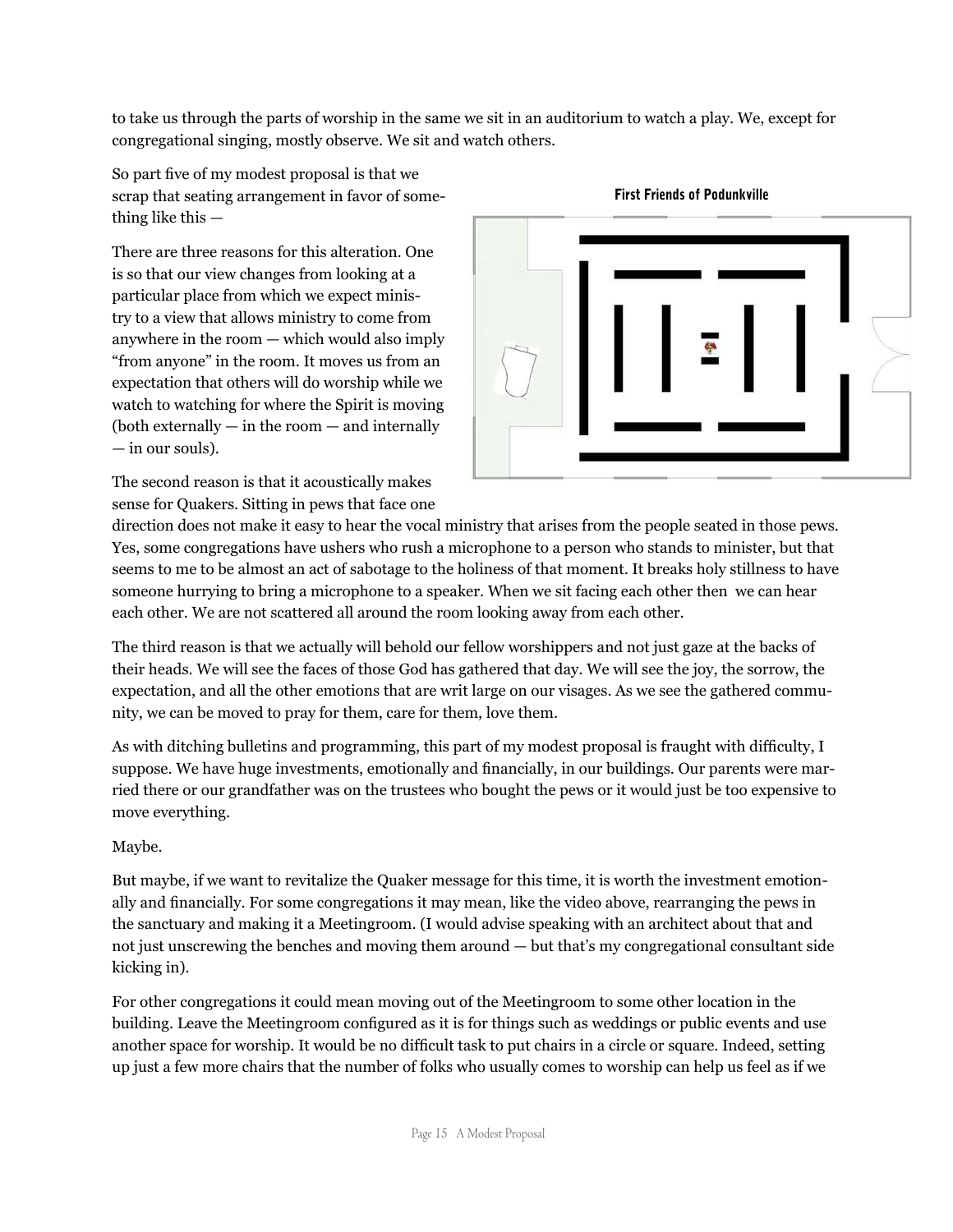are "full" rather than worshipping in a big mostly empty space. And have chairs ready to add if the Spirit moves new people to join.

Part five of my modest proposal obviously applies primarily to programmed Friends. I think unprogrammed Friends have their own architecture issues — among which could be replacing the benches that have been there since 1766 to something a wee bit more comfortable and putting a fresh coat of paint on the walls. But unprogrammed Quakers have largely kept to the original Quaker architectural ethos.

Let's rearrange our worship space so that we look to God and look at each other.

Two resources I recommend are:

*Quaker Aesthetics: Reflections on a Quaker Ethic in American Design and Consumption*, 1720-1920 by Emma Jones Lapsansky and Anne A. Verplanck

*Holy Places: Matching Sacred Space with Mission and Message* by Nancy DeMott, Tim Shapiro, and J. Brent Bill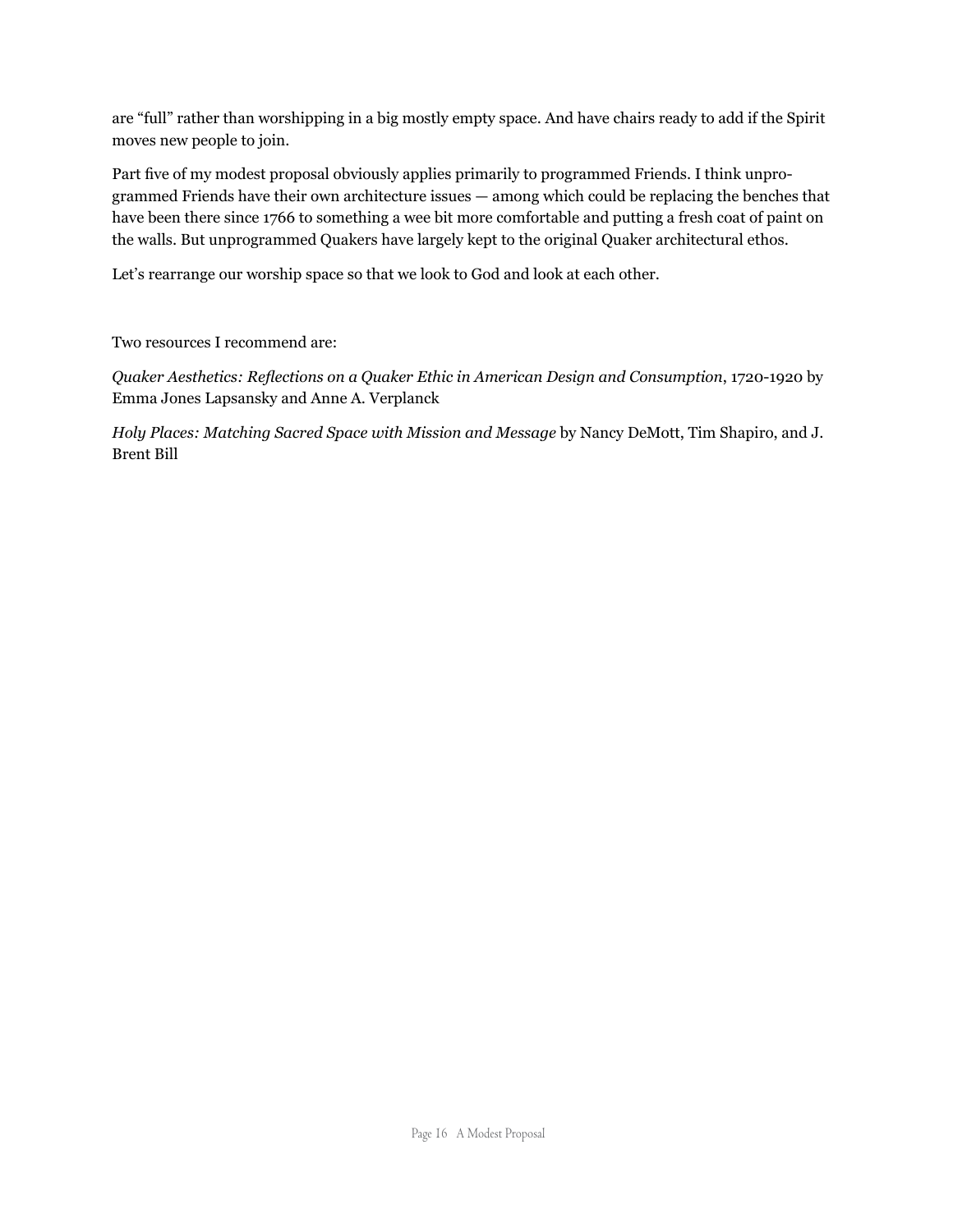#### **The End of the Quaker Pastorate**

*"The first thing we do, let's kill all the Quaker pastors."* — Brently VI, part II, Act 4, scene 2 (with apologies to William Shakespeare — and all the Quaker pastors.)

Okay, now that I have your attention, I do not mean that literally. Any more than Shakespeare did when he had Dick the Butcher utter that now famous line from *Henry VI* — "The first thing we do, let's kill all the lawyers." As one scholarly analysis of those words says, "... the famous remark by the plotter of treachery in Shakespeare's King Henry VI shows [that] the surest way to chaos and tyranny even then was to remove the guardians of independent thinking."

So, with tongue firmly in cheek, I propose we kill off the Quaker pastorate. Well, with tongue out of cheek, at least the way it is currently constituted.

Since our earliest days, Friends have railed against the hireling ministry. As George Fox himself said, "Christ saith to his ministers, 'freely you have received, freely give,' and they laboured 'to keep the gospel without charge."

And yet, in the late 19th century many Quaker adopted what Fox would have seen as a hireling ministry the pastoral system.

Now I am not going to rant against the pastoral system *per se*. I find it a bit gauche to bite the hand that fed me, so to speak. Nor do I think that the Quaker paid ministry is necessarily a bad thing — as an idea.

The way that it is practiced today, by and large, though, I think is not helpful to a revitalization of the Quaker message in the United States.

This issue is something I've wrestled with for a long time (since before I was recorded in 1980) — how does my role differ from the Presbyterian pastor next door — and how, or can, the idea of Quaker pastor be reconciled with the Friendly testimony against hireling ministers?

This is a pretty involved topic, though I do think it's high time, especially given the number of seminaries preparing women and men for Friends pastoral work, that someone write a relevant guidebook or apology (or both) for the nature and work of the Quaker paid ministry.

Elton Trueblood asserts that men in the clerical profession in the times of the early Friends were considered "hirelings' because "they seemed to make the ministry more of a job than a calling." Despite this rightful distaste for such an understanding of ministry, the whole idea of calling and following a leading is central to the nature of Friends ministerial work. It has to be a call, not just to general service, but to particular places of service at particular times. I see this differing from many other, especially mainline traditions, where women and men prepare for the ministry in general and that it becomes their career path.

I saw this most clearly in the semester I studied at a Lutheran seminary and heard various folks talk about their path into ministry. They often described it as a career choice  $-$  a holy career choice, but a choice, nonetheless. I was one of very few who used the concept of call as I delineated it above.

A concern about Quaker pastoral ministry has always been that it will evolve into "profession." Richard John Neuhaus (certainly no left-leaning type), in *[Freedom for Ministry: A Critical Affirmation of the](http://www.amazon.com/Freedom-Ministry-Revised-Editiion-Richard/dp/0802806228/ref=sr_1_1?s=gateway&ie=UTF8&qid=1285508990&sr=8-1)  [Church and Its Mission](http://www.amazon.com/Freedom-Ministry-Revised-Editiion-Richard/dp/0802806228/ref=sr_1_1?s=gateway&ie=UTF8&qid=1285508990&sr=8-1)*, points to the increasing consideration of the pastoral ministry as a "profession".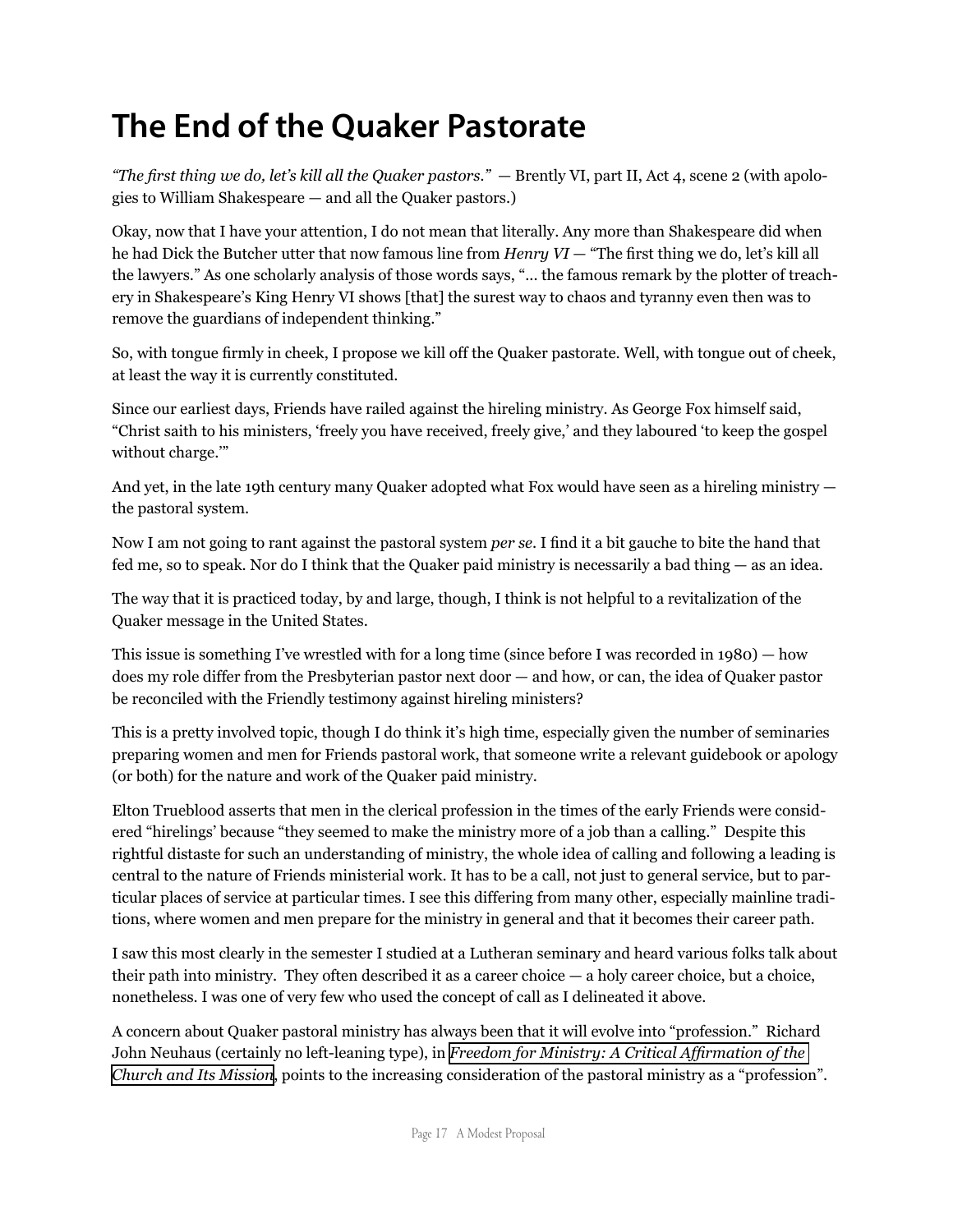This sounds to me a lot like what goes on at times among Friends in pastoral ministry. This move toward profession, Neuhaus says, "is a poignant confession of vocational bankruptcy." Sounds like he and Fox and some other early Friends might agree.

Another difference (besides calling) is, I think, the question of authority. Many pastors in many denominations have authority by virtue of their ordination. A Catholic priest and Presbyterian pastor are both, in effect, the CEO's of their congregation. That is not true for the Quaker paid minister (no matter how some might wish it was).

The Clerk is the authority in our Meetings. That's a significant difference that we need to ensure is not blurred.

I do think there are a number of Biblical models for a Quaker paid ministry.

One is Ephesians 4:11&12 "It was he [Jesus] who gave some to be apostles, some to be prophets, some to be evangelists, and some to be pastors and teachers, to prepare God's people for works of service, so that the body of Christ may be built up…"

My understanding of what the Friendly model should be is reflective of the passage in Ephesians. Throughout the history of Friends, we have had folks in these various services. *Evangelists* — the Valiant Sixty, John Camm and John Audland to Bristol. *Pastors* — "Second Day Morning Meeting" which supervised the "nourishing of various flocks" (Elton Trueblood) and supporting various ministerial/pastoral types (not with salaries, but in support of their families).

Robert Barclay says, "We do believe and affirm that some are more particularly called to the work of the ministry …."

The paradox for Quaker paid ministry today is to find a third way where the paid minister is not the CEO of the local Meeting nor slave. The role of the Quaker paid minister must be to prepare God's people for works of service. I see the Quaker paid minister as a fellow spiritual pilgrim — moving toward God with the rest of the congregation, set apart only because he or she was called to serve the members (even -- or maybe even especially — the annoying ones).

If authority or weight is granted, it comes not from the title, but because the congregation recognizes the spiritual depth of the paid minister in the same way it recognizes other weighty Friends. For Friends today, I believe that involves both the specialized ministry of a trained and called pastor and the universal ministry of a called and equipped congregation.

To facilitate that, Lorton Huesel said four things were essential

- The meeting for worship must be free from rigidity which prevents the workings of the Spirit
- Preaching in our meetings for worship must be under the leadership of the Spirit.
- We must adhere to Friends' business methods and never let power and authority be centralized in the pastor.
- Paid ministers and the other members of the meeting must be trained in the art of silence.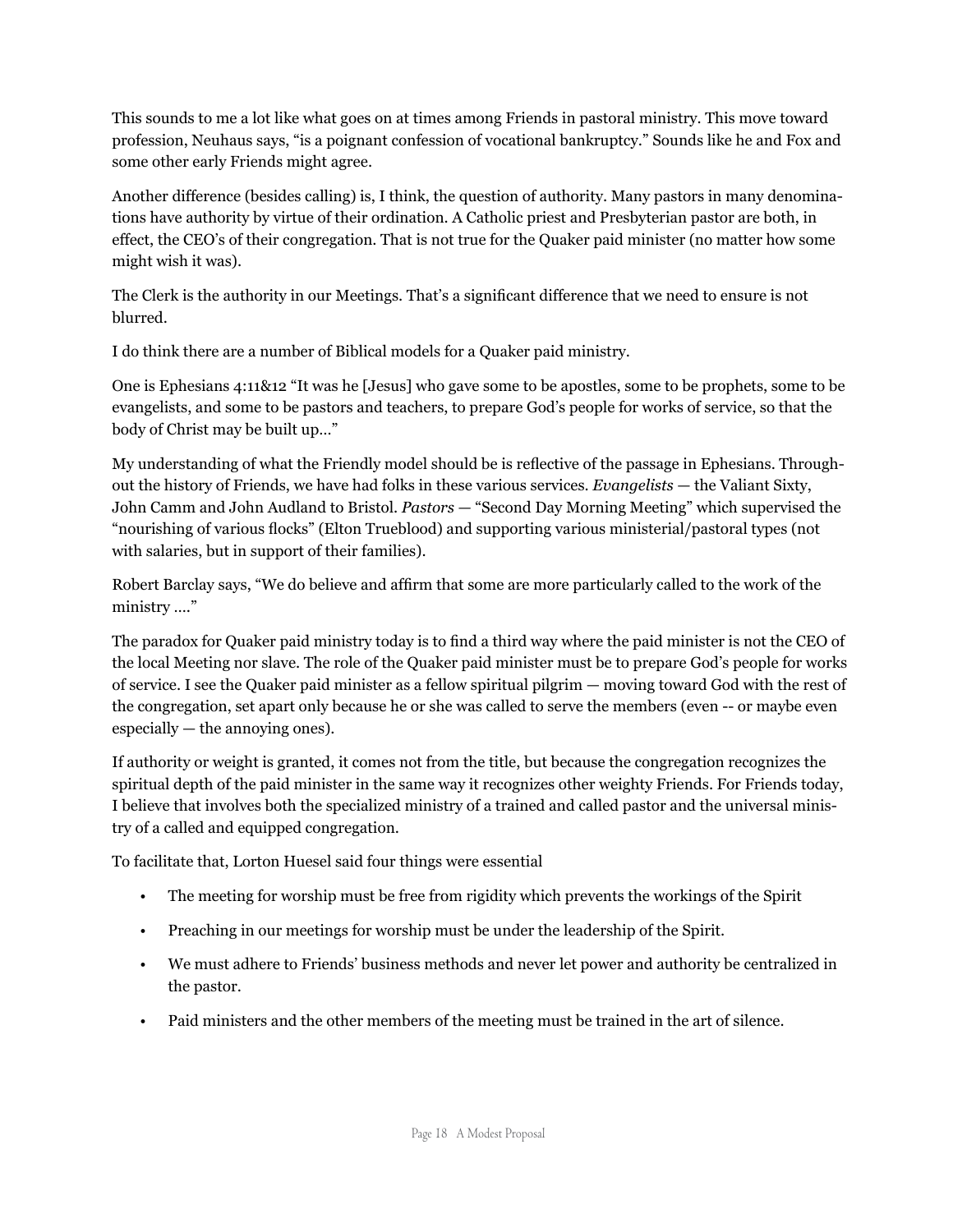Seth Hinshaw, in *[The Spoken Ministry Among Friends](http://www.amazon.com/spoken-ministry-among-Friends-development/dp/B00071ARYQ/ref=sr_1_1?s=gateway&ie=UTF8&qid=1285509327&sr=8-1)*, said, "The pastor's role in a Friend's meeting is exacting and difficult. The pastor is not hired to preach, but liberated to serve." The italics are mine. We need to recover, I think, that sense that the Quaker paid ministry is an exacting and difficult liberation to serve.

Notice that I have quit using the phrase Quaker pastor and moved to Quaker paid minister. I did that because I am concerned about the use of the title "pastor" and its implications. One of which is that the Quaker "pastor" functions exactly the same as a pastor in any other faith group.

When I served as pastor of Friends Memorial Church in Muncie, I had a sign on my door that said, "His Eminence's Study." Everyone knew it was a joke, because we Quaker pastoral types don't use titles.

#### Or do we?

I've noticed, to my dismay, a creeping "title-ism," lately. Like in a few of the Meeting newsletters I read from when the pastor signs her name "Pastor Betty Joy" or some such thing. I even read a piece by a Quaker pastor type who signed it "The Reverend Doctor." This bothers me, even if these are folks whose ministry and friendship I respect and cherish.

It bothers me because I worry that by doing so we blur one of the distinguishing differences between being a Friends pastor and one in any other denomination.

Scott Russell Sanders, an unprogrammed Friend from Bloomington, Indiana and professor at Indiana University, writes in *[Falling Toward Grace: Images of Religion and Culture in the Heartland](http://www.amazon.com/Falling-Toward-Grace-Religion-Heartland/dp/0253334535/ref=sr_1_3?s=gateway&ie=UTF8&qid=1285509649&sr=8-3)*, how in the 19 century many Friends congregations began hiring ministers. The result, he says, is that they began behaving "for all the world like other low-temperature Protestant churches."

That may sound harsh, but Elton Trueblood, in the 1960 Quaker Lecture at Indiana Yearly Meeting (and later in *Quaker Religious Thought*) said something similar when he noted that "our pastoral system in … some areas…of Friends is merely a poor reflection of … stronger Christian bodies."

"The mistake," Elton says, "was that a fundamentally alien system was taken over, almost intact, from other Christian bodies."

One of the ways he said he knew that to be true was the preponderance of Friends pastors who allowed themselves to be referred to as "Rev. So and So" at community and other gatherings.

Scott and Elton, though poles apart on other issues, are in agreement on this one. And I'm with them. The role of the paid minister among Friends is like that in no other denomination. To be sure, there are similarities. But we need to keep the distinctives in mind, too.

We need to remember that we are neither CEO nor doormat. We are called to be co-laborers with Christ and congregation. That understanding of the unique relationship between the one called to minister and the other Friends who are members of the Meeting begins to erode the moment I begin referring to myself as Pastor Brent or Rev. Bill.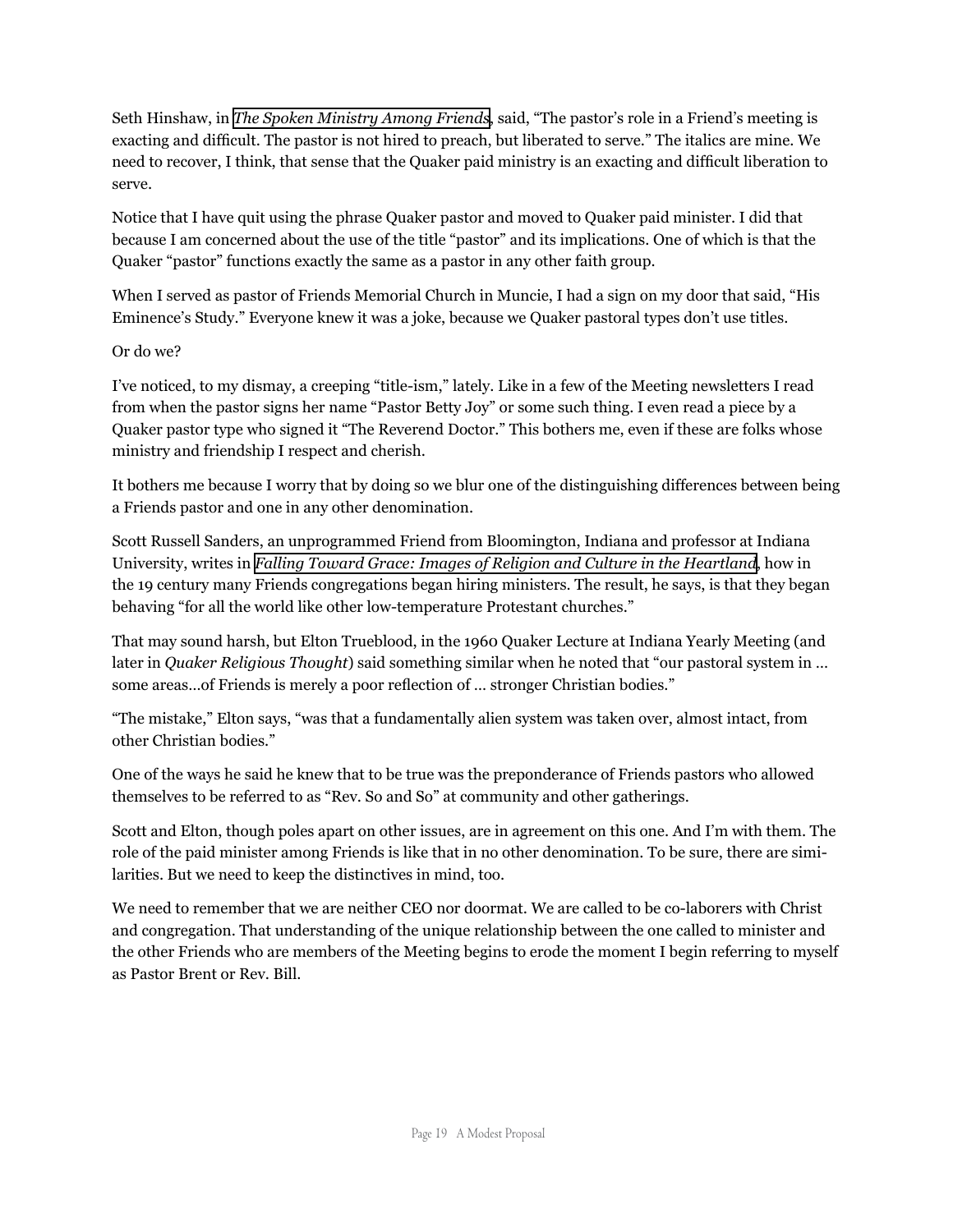I read this piece the other day and wondered: *Does this describe us?*

At the core of this dilemma is the role of the Pastor as a spiritual leader. The late Erich Fromm noted that most people fear freedom, and seek to escape it by turning to a leader who can relieve them of any responsibility for their identity, character, and future. Many people treat their pastors as such shields against accountability. But that is not the Quaker way. Ultimately, a pastor who agrees to serve in that capacity is an accomplice in stunting someone's spiritual maturation, depriving them (and God) of the distinct rewards of an adult faith.

Rather than imposing a dictatorial control on the seeker or believer, the pastor is, above all, a teacher. ... Teaching happens only in an environment of freedom and curiosity, of commitment freely entered and community voluntarily joined. ... Robots are not told to "choose life that you may live," nor are computers informed of the consequences of their choices. But the people called Quakers are, because God cherishes our voluntary service and our obedience freely offered.

In that journey, no Quaker is under the compulsion of another. We have not given up an Egyptian Pharaoh to take on a pastoral one. Instead, God has liberated us from the very model of despotism, of ever abdicating our souls to another human being.

Pastors traditionally do not seek to deaden the mind or to stifle the heart. We provide authoritative information about what the Bible teaches and what the Lord requires of us. We embody (or seek to) the best of what Quaker living and Quaker values can attain. As teachers and as role models, pastors are essential to Quaker survival. But when acting as vicarious Quakers (living a Quaker life and thinking Quaker thoughts so the rest of us don't have to) or as externalized authorities (making all the tough choices), some pastors and their followers subvert the very tradition they claim to love.

Instead, as partners, by meeting our congregants and students in the sea of the Bible, we navigate together those ancient words and powerful insights. Pastors ... offer the shimmering wares of faith. But the Quaker, each Quaker, must decide for him or herself: do I buy it? Do I cherish it? Do I care for it so I can transmit it to my children?

Actually that's a piece by Rabbi Bradley Shavit Artson about the [role of the Rabbi \(http://judaism.ajula.](http://judaism.ajula.edu/Content/ContentUnit.asp?CID=1542&u=5147&t=0) [edu/Content/ContentUnit.asp?CID=1542&u=5147&t=0](http://judaism.ajula.edu/Content/ContentUnit.asp?CID=1542&u=5147&t=0)). I just cut out Rabbi and inserted Pastor (and Torah for Bible, Jew for Quaker, etc).

Those who serve as paid ministers among Friends live in a dynamic tension of serving as spiritual guides while remaining fellow spiritual travelers of a local congregation. It's very much like the role  $-$  not of other Christian pastors — but of a rabbi.

I am not proposing that we paid ministers in the Society of Friends begin to call ourselves rabbis. Instead, the sixth part of my modest proposal is to drop the term pastor in favor of a new name that I think gets back to the original intent of the pastoral system among Friends and indeed, back to ministry among Friends.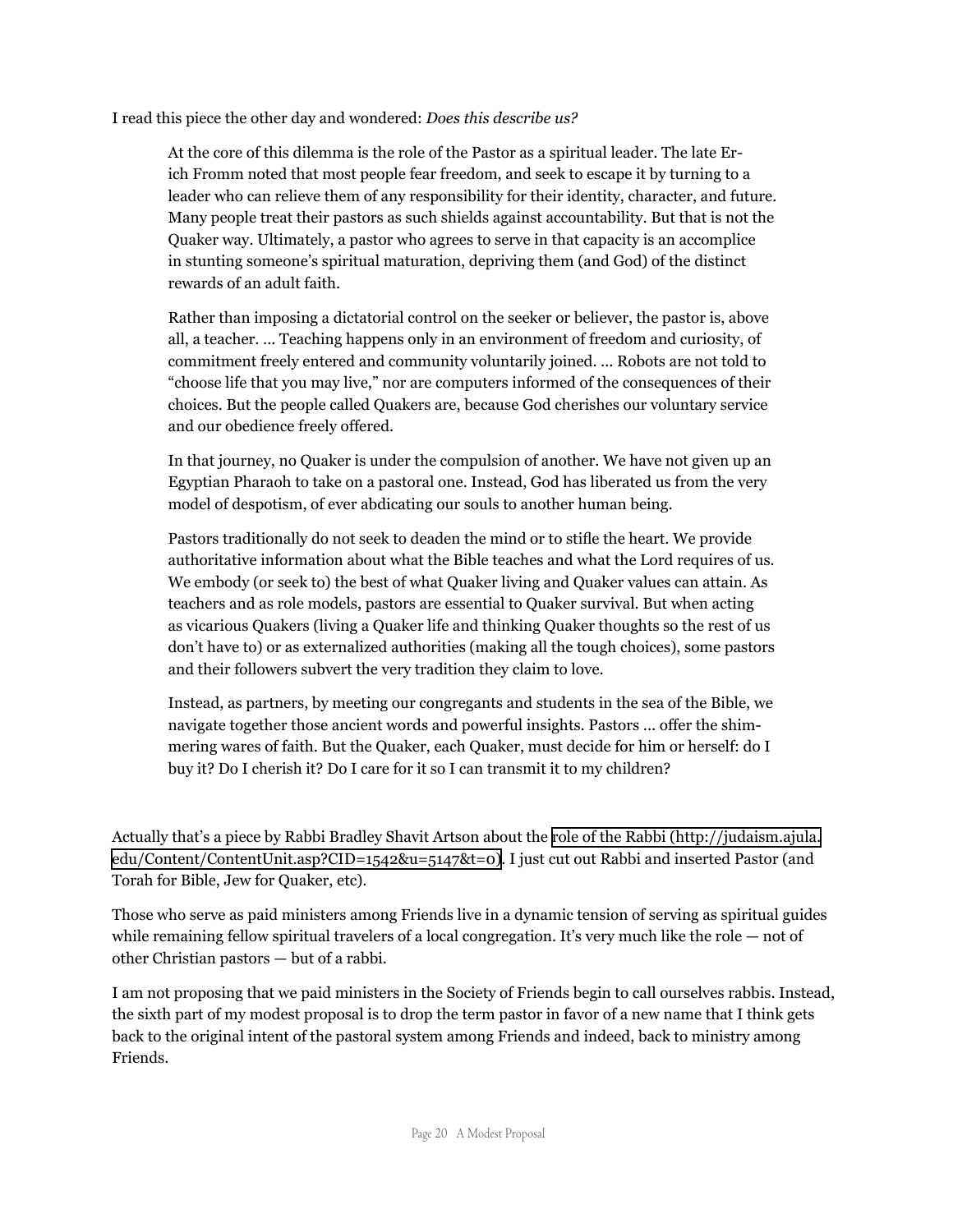## **If Not Pastors, What?**

Before I get to my proposed name change, let me say just a bit more about why I think it's time for a change. I'll make it explicit — and that is the idea in the minds of many (primarily programmed Friends) that minster is synonymous with pastor. And that tain't necessarily so — or at least it shouldn't be. We Quakers have long recognized various gifts of ministry. But this creeping clergyism is too quickly leading to the inevitable (I think) conclusion that the only ministry that is recognized is that of pastor.

That's already happening in some places. I live within the geographical confines of one yearly meeting and am a member of the yearly meeting "next door." I am a congregational consultant, which I consider very much a ministry. Yet, because I am not a pastor, I am not included in any mailings for ministers -- other than the yearly report I am asked to complete to demonstrate that I am using my ministry gifts. I am not invited to Pastor Short Courses, luncheons, retreats, information/training sessions, etc. It is as if, even though I have been a recorded minister for 30 years now, that I am not considered a minister by these yearly meetings since I am not a pastor.

I know I'm not the only recorded minister who has experienced this.

Another thing I worry about is, if we start using the title "Pastor" can there be a "Bishop" (in name or action) far behind? I fear we are closing in on the attitude, if not the title, already. And this goes against our call to present the Gospel of direct communication with God without a need for rite, ritual, or clergy.

So what do I propose? I have thought a long time about this and here's my ungainly name — "released minister."

I think it's a good name for a number of reasons — two of which I'll address here. One is that it gets us back to the idea of what we name all Friends. We are all ministers, are we not? Or at least we're supposed to be. Let's start by calling our paid staff person by the same name we all need to be going by.

Another is that this name will have to be explained. If, upon meeting somebody for the first time and they inquire about how I spend my days and I say that I am the pastor of Podunk Friends Church, they immediately know what that means based on their experience of what a pastor does. But if I say, "I'm the released minister at Podunk Friends" then I have, as Desi Arnaz used to say, some 'splaining to do. I then get to tell how we Friends believe that we are each ministers and that I am fortunate enough to have been released from seeking full time secular employment to use my ministry gifts in the service of the other ministers. I think that can be a powerful witness.

I think it also gives other Friends a chance to witness — and relearn — the amazing fact that we are all ministers. If we aren't allowed to say "She's our pastor" anymore and say "She's our released minister," then it is, like above, an opportunity to say what we believe about ministry and why. Which means, of course, that Friends need to be educated enough in our Gospel message that they can articulate it.

Another thing I think this title could help us do is to focus on what are we calling a staff person to come do for and with us as a local congregation. We could then move from some boiler-plate job description of pastor handed down by a committee from the Yearly Meeting to developing a position that meets our needs. We would then have to ask, what are we releasing someone to do? To preach? To visit the sick and dying? To teach us? What do we need done by a paid staff person that we cannot (*not will not*) do ourselves?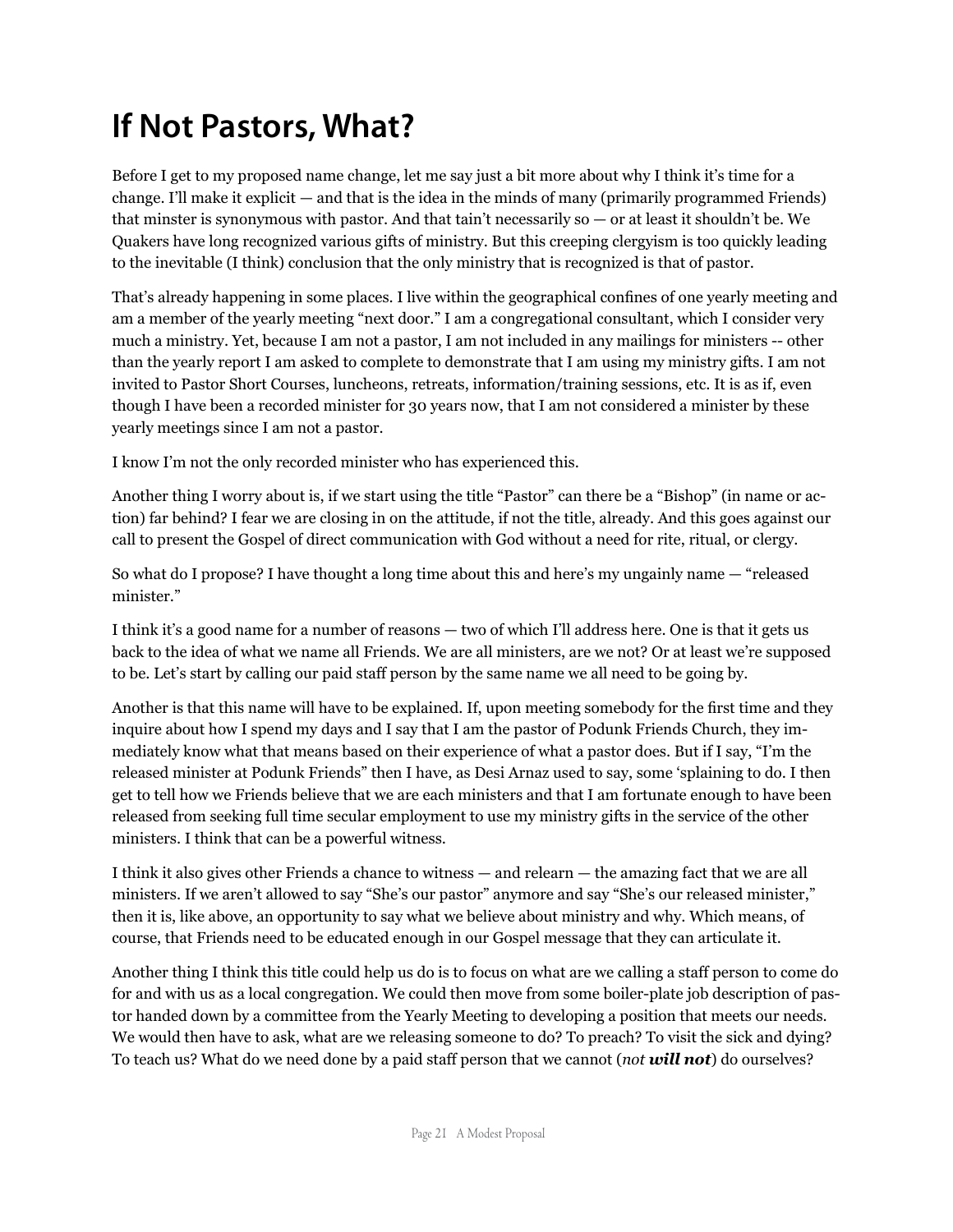This then allows us to match the person and her or his gifts with the Meeting and its expressed needs. It is not about developing a professional quasi-clergy profession where congregations advertise for a pastor and everyone's resume looks the same because the job has been the same from location to location. What a joy to match gifts and strengths to a people and place that can make use of them in unique ways.

It also allows us to recover the Friendly idea that there are many types of ministry. A large Meeting might have released ministers serving as pastors, youth ministers, pastoral counselors, chaplains in local institutions and more. No one is senior pastor versus junior pastor — all gifts and people are equally respected.

I think the title "released minister" is one that could be used for paid staff in unprogrammed meetings, too. It is no less arcane, and certainly more descriptive, than titles such as Meeting secretary.

Notice in this idea of the name change, I have nowhere advocated for an end to paid and/or trained ministers. While Friend George did say that "being bred at Oxford and Cambridge did not qualify or fit a man to be a minister of Christ," it doesn't necessarily hurt, either. I think we Friends can be well served by women and men who are trained in congregation administration, religious education, preaching, counseling, and the like. And if a woman or man feels called to serve Friends full time and her or his gifts in ministry are confirmed by the Meeting or Yearly Meeting or whatever, then she or he should be compensated.

Yes, this may all seem to be a bit idealistic. If so, I plead guilty. And yet, it seems to me, that the Quaker message is an idealistic one  $-$  a Gospel that calls us  $-$  and expects us  $-$  to experience God individually in community. Our paid staff people should be empowered to help us keep to that ideal through various ministry roles. To be a released minister — instead of pastor — would be, I think, immensely freeing. If, that is, one truly cares about being a Friend of Jesus and not about being in a position of power or titular authority.

I thought a lot about what term to use for my proposal and settled on "released minister" because to me it spoke more to what I was proposing than did the term "released Friend." That's a term I've hear before and while I have no objection to it, it seems a bit vague. Released for what? I want to recapture this sense that we are all ministers — and hence each bear responsibility for the quality of ministry that occurs in our meetings, programmed or not.

I am aware of how the recording of ministers has fallen out of favor and into disuse among certain branches of Friends. My proposal is that it should be restored in spite of years of disuse.

I would argue (perhaps I should say posit — sounds Friendly-er and less war-like) that recording should move out of the hands of Yearly Meeting committees and back to local Meetings. Encourage local Friends congregations to recognize those among them who exhibit gifts of ministry — and empower them to exercise those gifts.

On reader of the original post when this appeared suggested that perhaps we use the word "hireling." I dislike the term hireling for a number of reasons, not least of which is its historically pejorative nature within our society. But mostly I dislike it because it is not at all descriptive — other than implying a person's role is defined not by what she or he does but rather because he or she takes money to do it. To call me a hireling of the Center for Congregations, while accurate in the sense that they pay me to drive to the office daily and do work while there, gives no indication of what I do — work I feel called to.

Perhaps, as a longtime hireling minister-type, I'm just too sensitive.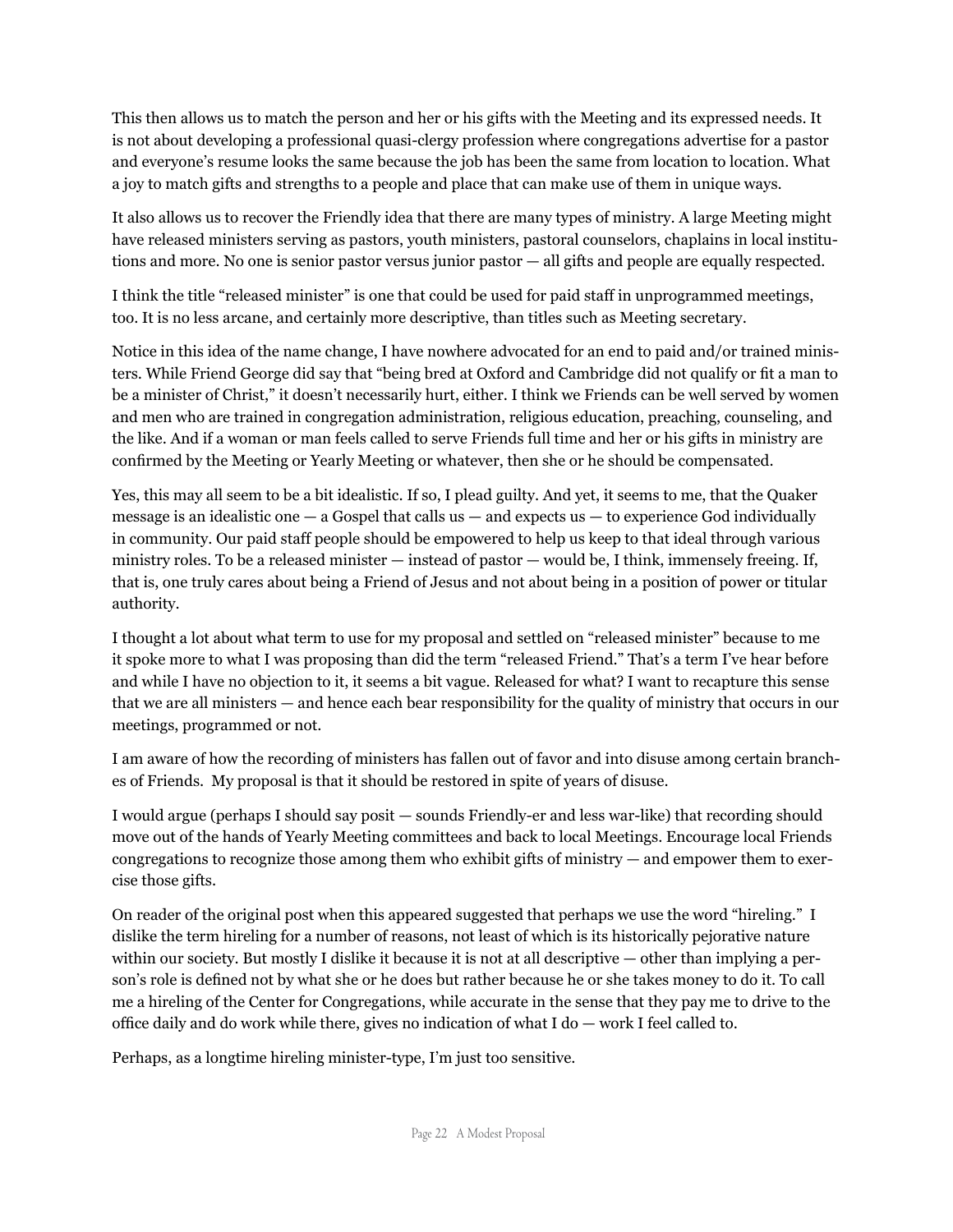### **Institutional Relevance**

A year or so ago, after an address I was giving to and for Quakers, during the question and answer period a woman asked me if I thought their Yearly Meeting would ever reach agreement on a new version of Faith and Practice. I said, "Tell me more" and she went on to explain that they had been struggling with coming up with a new version for a number of years and were not seemingly able to agree on a new edition.

After hearing that, I said that I doubted they would reach agreement unless they returned to an older model of Faith and Practice — one that more resembled the *1967 Christian faith and practice in the experience of the Society of Friends* of London Yearly Meeting than it does the *Book of Discipline* of the United Methodist Church or the Presbyterian *Book of Order*.

The "old" *Christian Faith and Practice* is filled with, as the title implies, the experiences of Friends regarding important faith issues and their practice — God, the Bible, worship, family life, and more. It is instructional in an illuminating — not dictatorial — way.

But many books of Faith and Practice are becoming imitations of other Protestant denominations' books of discipline. This indicates that a creeping denominationalism has moved more into many of our Yearly Meetings, making them look and act more like Protestant judicatories like synods or presbyteries or dioceses than a Quaker institution. According to one definition, a judicatory "is an administrative structure or organization found in a religious denominations between the local congregation and the ... [body] which is [a] higher court. ... the judicatory can have decisive authority over a local church, can offer standing for clergy members, ..."

This court language is especially dangerous — especially in light of some things going on in certain largely programmed Yearly Meetings. It's dangerous because it shifts the emphasis from a focus on serving local congregations to the local congregations being subservient to and under the direction of the Yearly Meeting. And plays into the potential for power plays and an increasing disconnect between the Yearly Meetings and the local meetings.

I am not advocating anarchy. We Friends say we are about Gospel order. I agree. And there is much written in the Bible and other places about what Gospel order means and how to follow it. What I am against is an institutionalism that is dedicated to keeping institutions alive – or to get rid of anyone (or meeting or group) that disagrees with the institutional hierarchy.

So part seven of my modest proposal is that Yearly Meetings and other Friends bodies (whether they are centuries old, decades old or relatively new) stop and do serious examination of their purpose and programs. By that, Friends (and the institutions) need to ask things such as

- Why do we have Yearly Meetings or other institutions?
- What is their role?
- What is their purpose?
- Why were they created?
- Does that need still exist?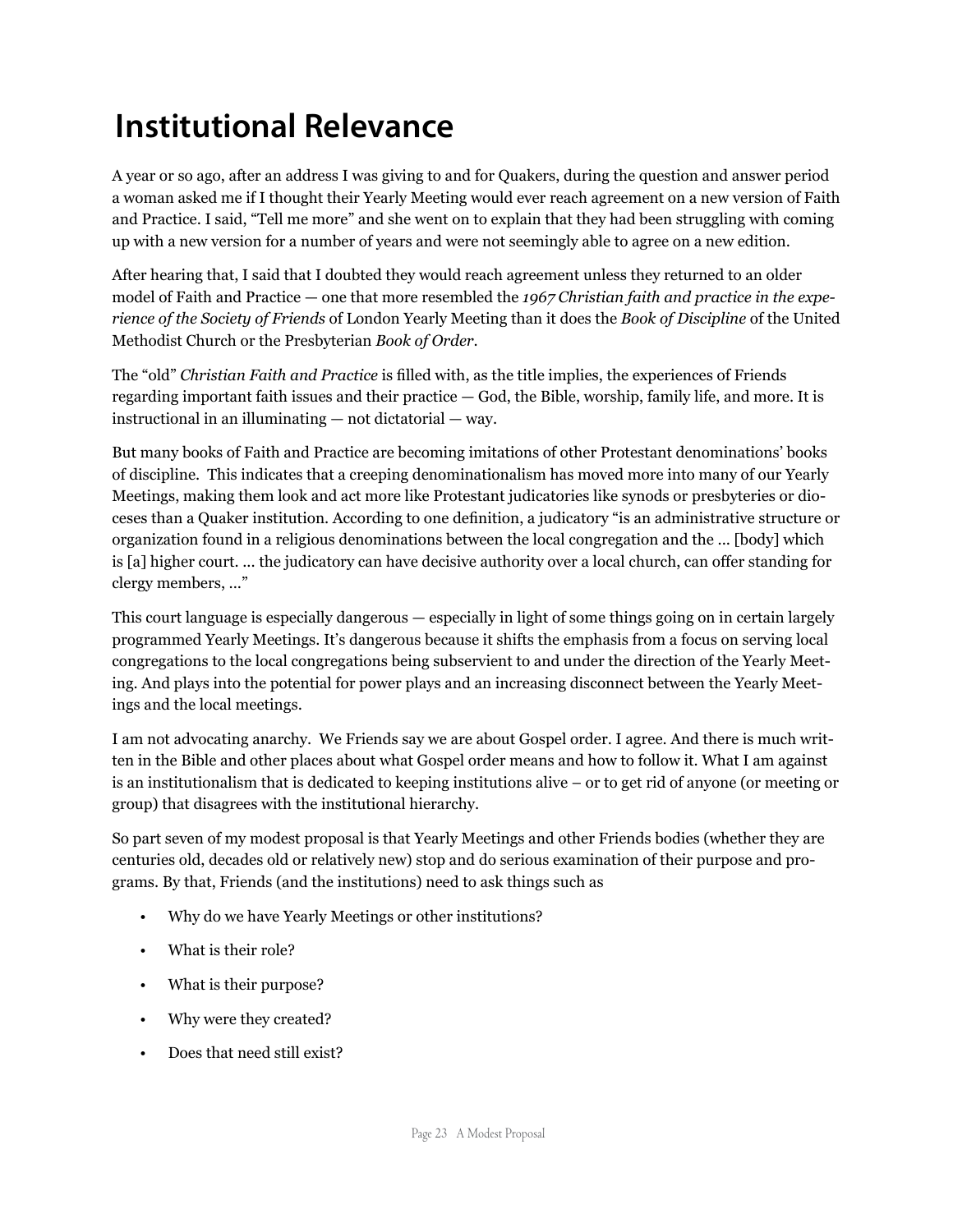- What are they doing that needs to continue to be done?
- Is there a better way of doing these things?
- Is the institution serving the needs of the local Meetings or are the Meetings serving the needs of the institution

Further, I think these larger institutions and their staff and constituencies need to look at every program and staff position and ask the question "How does this fit with our mission — our *raison d'être*?" We shouldn't be asking "Is it good or worthy?" Many programs and staff people may be good and worthy, but they may also detract from the institution's primary purposes. In which case the organization then does not do the ministry for which it was created.

I fear we spend too much time staffing boards and committees that may no longer be needed — simply because Faith and Practice tells us that we need X number of representatives from each Meeting, Quarterly Meeting or whatever to serve on such and such a board. We spend too much time hearing reports, doing a little bit of business, while rarely taking time to ask, "Is this what God is calling us to at this time?"

It is my contention that the primary purpose of these larger institutions at this particular time should be

- to serve the local meetings and their needs (which means asking them how best to do that!)
- asking God where we should be taking the Quaker message and supporting folks ala the Valiant 60 to do that
- nurturing groups of Young Adult Friends (at colleges or in cities where there are no organized Friends Meetings) by supplying leaders at those places

Of course, there are many nuances to the three things above. They can be parsed a number of ways depending upon an institution's answer to some queries

- Who are we?
- Why do we exist what's our mission?
- What is God calling us to be and do?
- How do we relate to our constituency?
- How do we adapt to change?
- Are we willing to adapt to change?

These questions seem vital to me — especially if our larger institutions want to become or remain vital. The questions need to be asked regularly. They can't be answered once and for all time. If the organizations don't ask these questions — and engage the people served by them in a discussion of the questions — then the organizations, no matter how worthy or long-lived up until now, will become increasingly anachronistic. They will then either die or be replaced by new organizations that spring up to meet the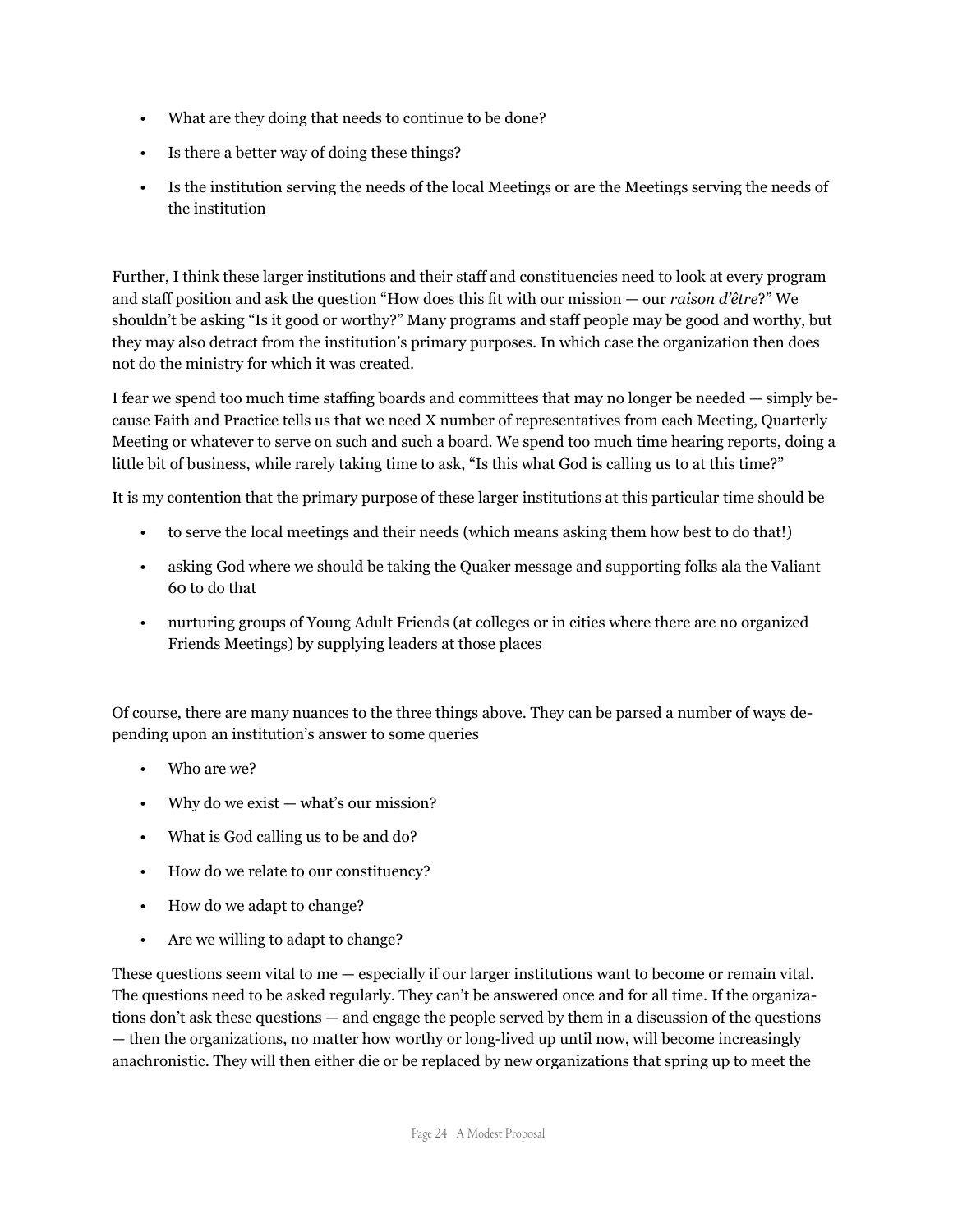needs they are not fulfilling. New Organizations that are mission driven, leaner, think faster on their feet, and adapt to the needs of the people and groups that created them.

If our current organizations cannot be reformed, perhaps it is time for re-forming. Or at least for forming new alliances/organization that meet the needs and marry faith and practice.

In some ways, I think that is why groups such as Friends General Conference, Friends United Meeting, and Evangelical Friends International came into being. There was a need and something new was born. The same is true for Earlham School of Religion and Friends World Committee — and countless other Quaker groups.

It is, I think, the nature of institutions to become frozen in their ways — no matter how well intentioned they are. And sometimes they need to be superseded with something fresh and new that allows room for the Spirit to move. I think we are at that time — and so must risk having the conversations.

And I want to make it clear that I am not just talking about Yearly Meetings. I am talking about all Friends organizations  $-$  if we want to revitalize the Quaker message. This includes groups like FUM & FGC, FWCC, our seminaries and colleges, and so on.

Perhaps it is an impossible task — but I hope that at least some of our groups and people will say, the time has come to ask, "What is God calling us to do?"

That's one way to look at how early Quakerism came into being — as a fresh way to communicate a Gospel that had been boxed in by institutionalism, rites, rituals, clergy, and books. Fox and the early Friends sprung up in reaction to and against that.

What would they think of us today?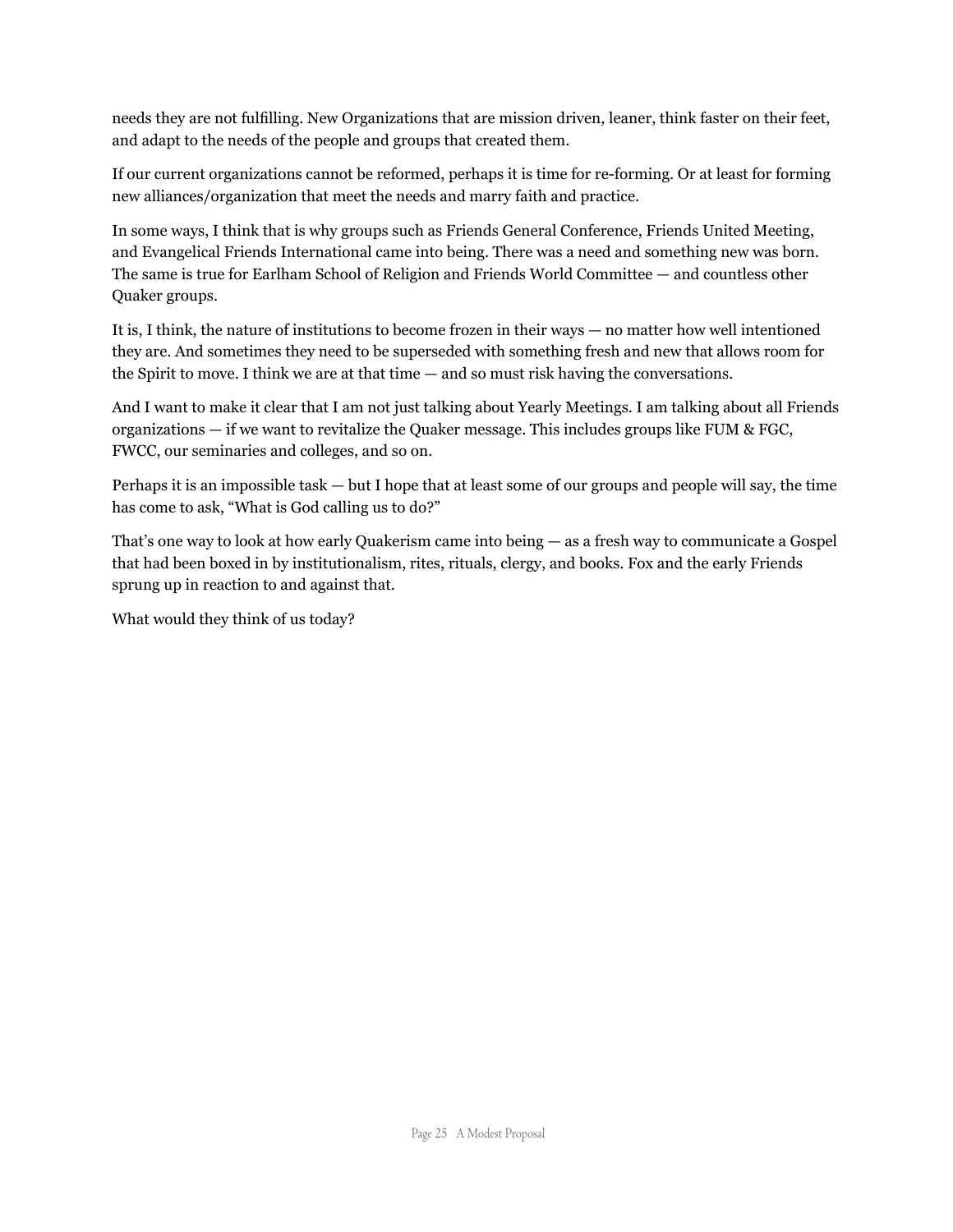#### **What's in a Name?**

This is the final installment in my modest proposal. There are lots of specific proposals that I could make (about outreach, use of new media, and more) but they are really outside the scope of this series, which was to paint some big ideas with fairly broad strokes and to invoke the art critic in people who care about the future of the Friends message and get them to respond. So, to that end, here's one more probably improbable proposal.

Let's change our name.

YIKES!!! He can't be serious???

Ah, but he is. While I dearly love "Religious Society of Friends" and am even proud to be a humble Quaker, I'm not sure that either really help us share our message.

I'll concede to keeping "Quaker." It has a homey, friendly appeal -- thanks in no small part to a certain breakfast cereal conglomerate and a nostalgic view that folks outside our Society have when they hear that word.

But Religious Society of Friends says ... um... nothing to people outside of our little group. So let's dump it in favor of some simpler, more descriptive phrase.

How about "Friends of Jesus?"

OMG!! Jesus?

Well, as I recall, we took the name Friends because a certain Biblical figure uttered some words that we liked — "Ye are my friends, if ye do whatsoever I command you. Henceforth I call you not servants; for the servant knoweth not what his lord doeth: but I have called you friends; for all things that I have heard of my Father I have made known unto you." (John 15:14 & 15, KJV).

And who was the Biblical personage who uttered those words? Hmmm ... Jesus!

Now, before I am accused of being totally ignorant of the breadth of Friends theological thinking and language and some Friends dislike of the name (if not the person) of Jesus, I know that this will stick in some Quaker craws. It does in mine just a bit — especially during those times that Jesus' words bug me. And I'm pretty sure some members of my family won't like it. But, it does get back to the intent behind the early Friends calling themselves Friends. They were — or at least hoped to be — the friends of Jesus.

Think of how it would simplify how we identify ourselves to outsiders — or those we hope to attract? What would it be like to invite someone to visit the Friends of Jesus in Plainfield instead of Plainfield Friends Church? Or Plainville Friends of Jesus instead of Plainville Friends Meeting?

Sounds sort of fresh and new and Biblical and ... um... George Fox-y, doesn't it?

I think it could have a special appeal to those folks who say they like Jesus and his message, but just aren't too sure about the church.

Of course, changing the name will not make any difference if the Friends of Jesus are just the same old church/meeting dressed up in a new moniker. But the name itself is an invitation — and a challenge.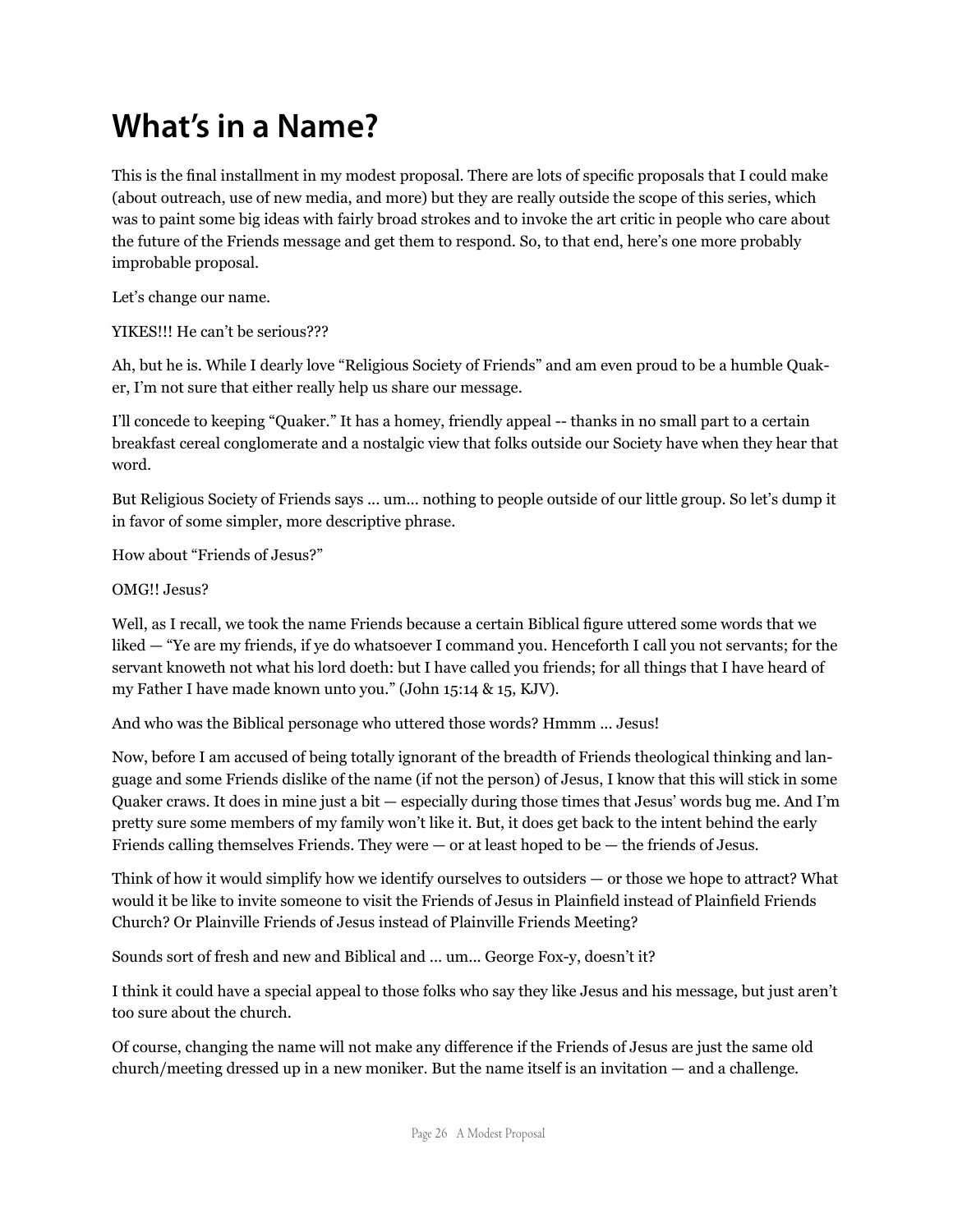- Do we wish to live up to the potential of the original intent of our name?
- Do we, individually and corporately, want to be the friends of Jesus?
- To live and move and have our being in the same Spirit that inspired the women and men who founded our movement?
- To do whatsoever God commands us?
- To live our faith daily within a community of belief and seeking God, held in a soulful tension of learning and growing?

#### Ah, it's only a name. Or is it?

Now it is time to "come clean." I broke the Quaker testimony of truth-telling — I was not serious about renaming ourselves the "Friends of Jesus." I don't like the name Friends of Jesus at all — it seems too restrictive and too loose at the same time.

This point was to be hyperbolic and over the top  $-$  to get people to at least think/react to what we ought to keep and what we ought to discard. And what could be much more hyperbolic than proposing a name change that is not needed — a mark of absurdity!

Changing names would be, to me, a bit like rearranging deck chairs on the Titanic — an exercise that makes you feel like you're doing something, but really doesn't make a darn bit of difference. And it seems to me that we do plenty of that when we are concerned with keeping the institution of Quakerism alive instead of promoting the Friendly gospel message.

It was my hope, by putting it last (as a proposal), it would be so outrageous that people would say, well, he's over the top there, but some of the others are worth thinking about. I hope they are — and offer them in the spirit of helpfulness.

The call to revitalize the Quaker message is an important one. It is laden with possibilities and peril. But the peril is greater if we do not live up to the call we've been given — to be the Friends of the Divine, to invite others to come know that One who can speak to their condition, to worship the living God in spirit and in truth, and to bear His Light in this darkening world.